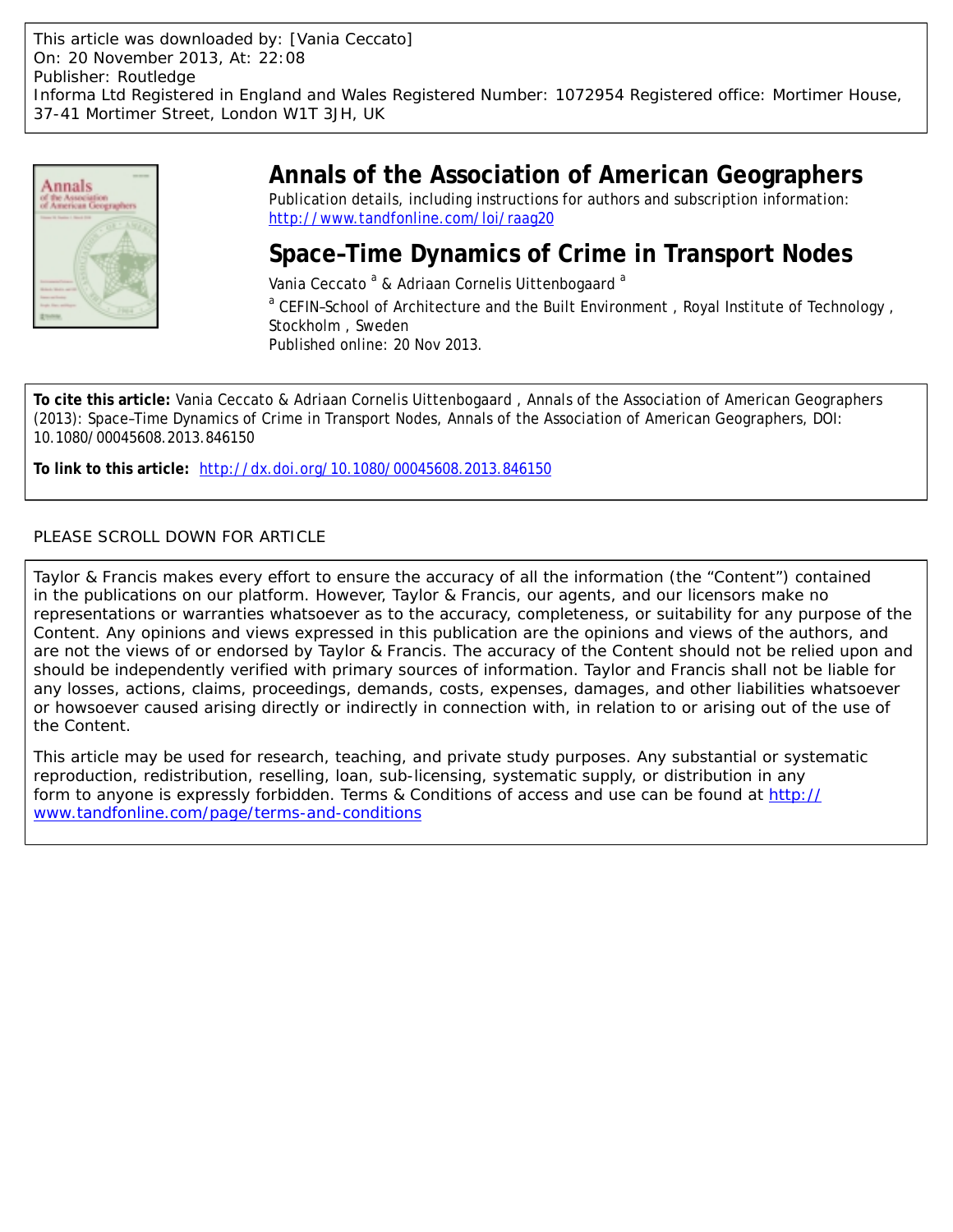# **Space–Time Dynamics of Crime in Transport Nodes**

Vania Ceccato and Adriaan Cornelis Uittenbogaard

*CEFIN–School of Architecture and the Built Environment, Royal Institute of Technology, Stockholm, Sweden*

This article assesses space–time variations of crime rates in underground stations. Drawing on assumptions from time geography, routine activity principles, and defensible space theory, the study investigates daily, weekly, and seasonal variations of crime at underground stations in the Swedish capital, Stockholm. Data from extensive field work at the stations was combined with crime records and passenger flow to test whether stations' environmental attributes affect crime at different times. Geographical information systems, spatial statistic techniques, and modeling underpin the methodology used in the study. Findings show that crimes tend to happen more often in the evening, at night, on holidays, and on weekends. There is also evidence of seasonal variations of crime. In the winter, stations with social disturbance and signs of deterioration show high levels of crime, whereas in the summer, offenses are concentrated in stations nearby alcohol selling outlets. Stations with hiding spots are often targeted for crime during daily peak hours, whereas during holidays, crowded stations and those with alcohol selling outlets attract more criminal activities. Results suggest that the role of the stations' environment on crime causation varies over time—an important fact for safety interventions. *Key Words: cluster analysis, GIS, offenses, space–time dynamics.*

本文评估地下车站犯罪率的时空变异。本研究运用时间地理学、例行活动原理, 以及可防御的空间理论, 探究瑞典 首都斯德哥尔摩的地下车站中, 每日、每週以及季节性的犯罪变异。自车站的田野工作中广泛搜集的数据, 将与犯 罪纪录和客流相互结合,用以测试车站的环境特徵是否在不同的时间点上影响了犯罪。本研究运用地理信息系统、 空间统计技术, 以及模式化的方法论。研究结果显示, 犯罪更常发生于晚上、深夜、假日以及週末。同时亦有证据 显示, 犯罪具有季节性的变异。在冬天, 有着社会扰动以及倾颓迹象的车站, 显示具有高度的犯罪; 在夏天, 攻击事件 则是集中于附近设有贩卖酒精场所的车站。在每日的尖峰时段, 具有藏身之处的车站经常是犯罪的目标; 而在假日 中, 拥挤的车站与贩售酒精商品处附近的车站则吸引更多的犯罪活动。研究结果显示, 车站环境在导致犯罪中所扮 演的角色随着时间改变——而这对安全性介入而言是重要的事实。 关键词: 集群分析, 地理信息系统, 攻击, 时空动 态。

Este artículo sopesa las variaciones del espacio-tiempo en las tasas de criminalidad de las estaciones subterráneas. A partir de supuestos de la geografía del tiempo, principios de actividad rutinaria y teoría del espacio defensable, el estudio investiga las variaciones diarias, semanales y estacionales del crimen en las estaciones subterraneas de ´ Estocolmo, la capital sueca. Los datos obtenidos mediante amplio trabajo de campo en estas estaciones fueron combinados con registros criminales y flujo de pasajeros para probar si los atributos ambientales de las estaciones afectaban al crimen en tiempos diferentes. La metodología utilizada en el estudio incluyó cosas tan importantes como sistemas de información geográfica, técnicas estadísticas espaciales y modelación. Los descubrimientos del estudio muestran que los crímenes tienden a ocurrir con más frecuencia en la tarde, en horas de la noche, durante festivales populares y los fines de semana. Hay tambien evidencia sobre las variaciones estacionales del crimen. ´ En invierno, las estaciones que presentan perturbaciones sociales y signos de deterioro muestran altos niveles de criminalidad, en tanto que en verano los hechos delictuosos se concentran en estaciones cercanas a sitios donde se expenden bebidas embriagantes. Las estaciones en donde existen escondrijos a menudo son blanco de acciones criminales durante las horas pico, en tanto que durante los d´ıas festivos las estaciones congestionadas y las que tienen sitios para vender licores atraen mayor actividad criminal. Los resultados sugieren que el papel del entorno de las estaciones en términos de causalidad criminal varía con el tiempo—hecho muy importante en cuestiones de seguridad. *Palabras clave: analisis de aglomeraciones, SIG, delitos, din ´ amica del espacio-tiempo. ´*

To occur is to take place. In other words, to exist is to have being within both space and time.

—Peuquet (2000, 5)

The daily life of a city provides the targets for crime and removes them. The sleeping, walking, working, and eating patterns of offenders affect the metabolism of crime. ... We must study these rhythms of live if we wish to understand crime.

—Felson (2006, 6–7)

Annals of the Association of American Geographers, 00(00) 2013, pp. 1–20 © 2013 by Association of American Geographers Initial submission, October 2012; revised submission, March 2013; final acceptance, May 2013 Published by Taylor & Francis, LLC.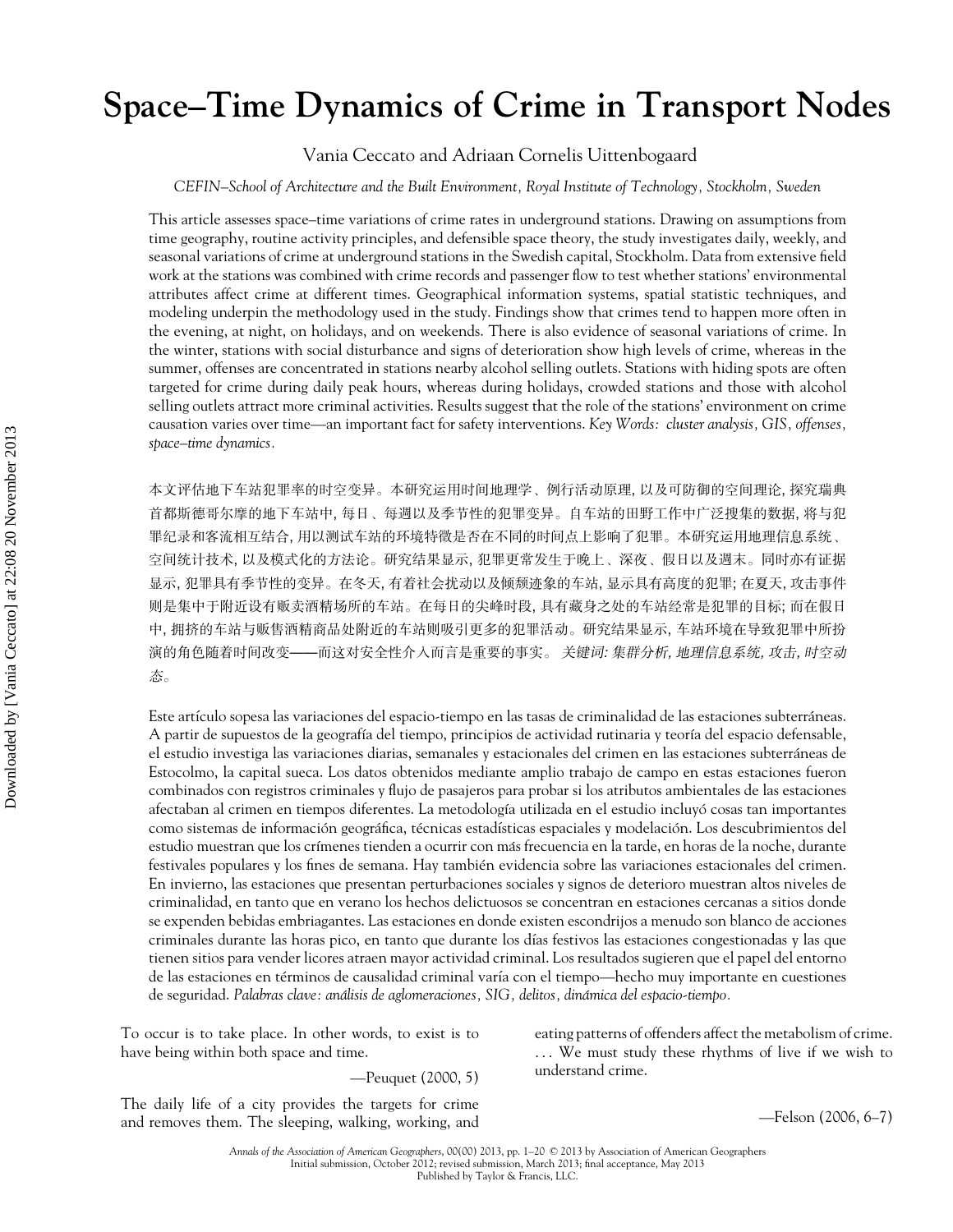s early as 1968, in the children's book What *Do People Do All Day,* Richard Scarry (1968)  $\blacktriangle$  showed a lively picture of a city: a dynamic and pulsing environment where people's movement patterns were determined by the activities they performed in different places. As in our cities of today, people were portrayed as active beings, talking to each other, driving, taking buses, or crossing dangerous streets. Scarry's classic book lacked, however, a time–space frame for what happened in the city. Scarry can hardly be blamed. Forty years on, researchers and planners are still struggling to answer questions of how and when people move around in space and how this information can be used to improve our quality of life. Despite the theoretical advancements of time geography (Hägerstrand 1970; see, e.g., Lenntorp 1976; Thrift 1977; Kwan 1998; Kwan and Lee 2003; Miller 2004), lack of data and adequate methods were and still are an important barrier to our capacity to track individuals and use the information to improve people's quality of life (Ceccato 2013).

If we take urban safety, for instance, the capacity of researchers and planners to predict victimization over time and space has so far been limited by ecological methods using aggregated data of low space–time resolution, such as census based data tracked by year. By making use of time geographic principles, we disregard the need for data with high space–time resolution (e.g., individual data by day). We submit that this is feasible because individuals' movement patterns (1) follow dynamic but regular rhythmic patterns (Song et al. 2010) and (2) are limited by a number of constraints in space and time (Hägerstrand 1970). The regularity means that one can extrapolate patterns over space and time. Thus, the risk for crime is dependent on people's movement patterns that are rhythmic: rush and off-peak hours, weekdays and weekends, and winter and summer (Loukaitou-Sideris, Liggett, and Iseki 2002; Smith and Cornish 2006; Ceccato, Uittenbogaard, and Bamzar 2013). Equally important are the constraints that characterize individuals' movements and help to frame cities as places of convergence and dispersion.

Typical areas of convergence are, for example, transport nodes, such as bus and train stations. Transport nodes play an important role when planning safe environments because they have an absolute location in space; they are linked to human activities that are regulated by a rhythmic schedule of buses or trains. It is thus suggested here that they also have the capacity to reflect the dynamicity of the city as a whole. Stations are often called crime generators and crime attractors (Brantingham and Brantingham 1993, 1995). Transport nodes concentrate large flows of people, which make it easier for offenders to commit crime. Some physical and social characteristics found in stations might draw the attention of people with high levels of criminal motivation. They can potentially pull motivated offenders toward them. Not all stations are equally safe, however, and even within a station, certain environments are more vulnerable to crime than others (e.g., Loukaitou-Sideris, Liggett, and Iseki 2002; Ceccato, Uittenbogaard, and Bamzar 2013). Thus, the effect of the stations' environmental features (physical and social) on crime varies over time and space as a result of their internal characteristics but also their contexts.

This article suggests a methodology for assessing crime over time and space in areas of convergence, namely, at underground stations. The theoretical framework enables us to assess crime at underground stations in relation to daily, weekly, and seasonal variations of passenger flows. Focusing on crime in transport nodes provides us with snapshots of a city's overall risk over time and space using aggregated data by station. This study builds on the study by Ceccato, Uittenbogaard, and Bamzar (2013) by adding the space–time dimension of crime and making a direct contribution to the growing literature on the criminological conditions in transport nodes, responding to calls by Loukaitou-Sideris, Liggett, and Iseki (2002), Cozens et al. (2003), and Newton (2004), among many others.

The Stockholm underground system is used as the study area. Stockholm is well supplied by its one hundred stations, connected to buses and commuter trains. Stockholm is also peculiar because it is a Scandinavian city; the short days of its cold, dark winter limit life outdoors but allow for days full of activities in the spring and summer. Stockholm is also an interesting case study because, contrary to North American or British cities on which most studies are based, the capital of Sweden has been shaped, to a large extent, by planning practices that were a result of welfare policies. A typical characteristic of this planning is, for instance, the fairly spatial distribution of public transportation over the city, with rather uniform points of population convergence, often linked to areas of mixed land use (e.g., residential and commercial areas).

Data from extensive fieldwork at the stations in 2010 were combined with crime records and passenger flow (from Stockholm Public Transport for 2006–2009) to test whether stations' environmental attributes affect crime at different times. Geographical information systems (GIS), spatial data analysis, and modeling underpin the methodology used in the study. Space–time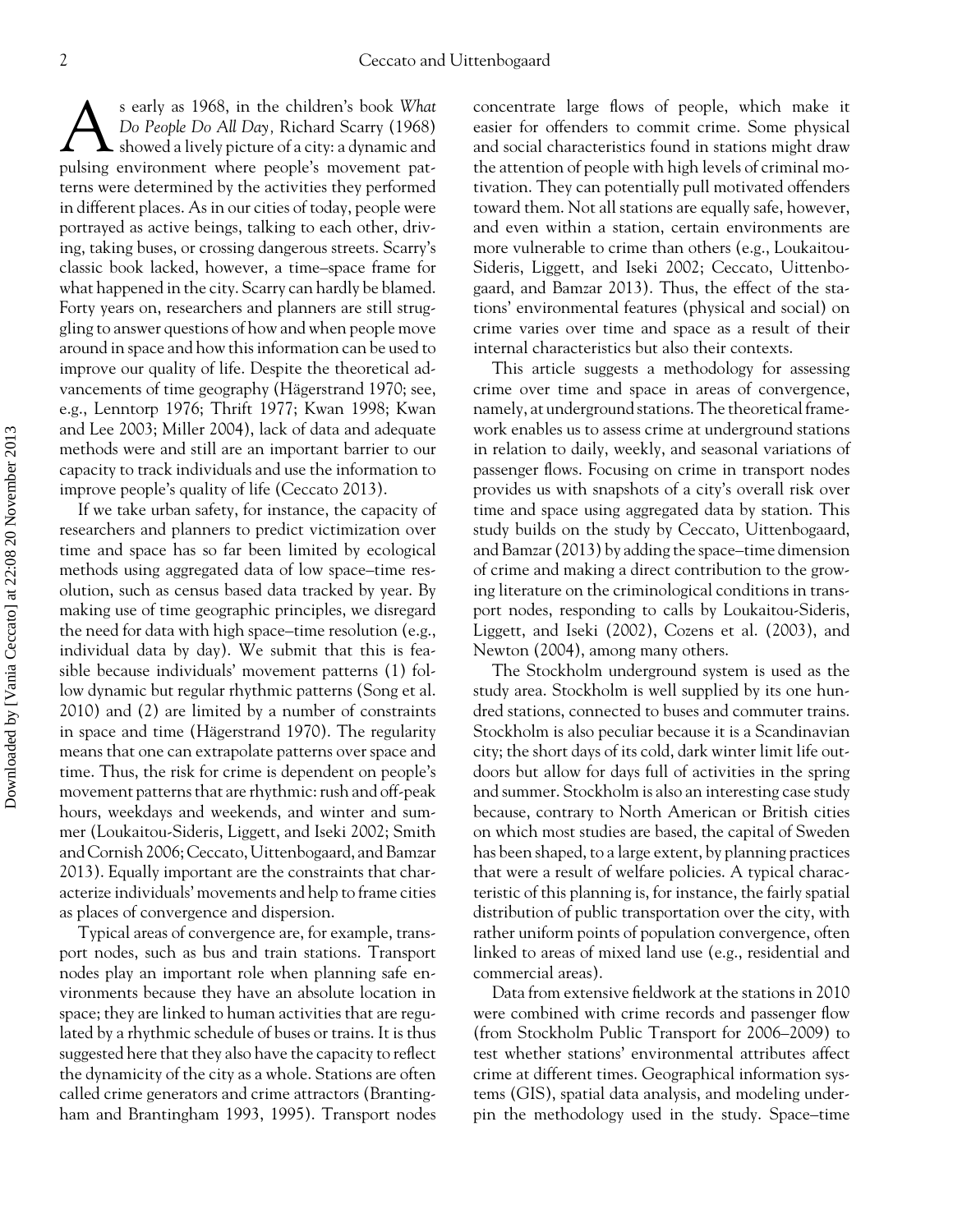differences are simultaneously scrutinized by looking at variations over time for the whole underground system as well as the three different lines separately. Later the focus shifts to the environmental attributes that might contribute to increased crime levels at stations during the different moments in time.

# **Theory and Hypotheses**

The urban fabric works as a guiding template for individuals' movements.<sup>1</sup> Transportation systems, as part of the urban fabric, reduce the time required for activities by compressing "lives into relatively small spaces" (Miller 2005, 381) and dispersing passengers through the network and reuniting them in areas of convergence. Transport nodes concentrate large flows of people in one place, making it easier for offenders to commit crime. For example, at certain times of the day, the crowds at a station might encourage the offender to pickpocket.

#### **Time Geography and Crime in Transport Nodes**

Hägerstrand (1970) was one of the first scholars to state that neither time nor space can be left out when one refers to human activities and movements (see also Hawley 1950, 1973). Time geography shows the involvement of people in their actions to be basically controlled by the limited resources of time and space (Thrift 1977). Any type of human activity is limited by amount of time available each day. Time is both a necessary condition and a constraint for any activity. Committing a crime is just an example of these activities. Constraints are relevant for understanding the nature of transport nodes as places with varied levels of crime, which is dependent on hourly, daily, weekly, and seasonal movement patterns of individuals. Hägerstrand used the space–time path to demonstrate how human spatial activity is affected by spatial or temporal constraints. He identified three categories of constraints for human movement: capability, coupling, and authority.

The first category is capability constraint, which is perhaps the most basic one and refers to individuals' limitation of only being in one place at any time; in other words, individuals are unable to be in two underground stations at the same time. Individuals are exposed to a single place at a time, but as they move, they will be exposed to each place's characteristics as time passes by. Researchers have shown that the risk of being a victim of crime is not evenly distributed (Wikström 1991; Bromley and Nelson 2002; Loukaitou-Sideris, Liggett, and Iseki 2002; Andresen 2006; Ceccato and Oberwittler 2008) neither in space nor in time (Sherman, Gartin, and Buerger 1989; Ceccato 2005; Weisburd, Morris, and Groff 2009). At a transport node, such as an underground station, crime is a product of two dimensions: the environment of the transport node (e.g., design of platforms, closed-circuit television cameras [CCTVs], dark corners, and hiding places) and social interactions that take place in these environments (e.g., poor guardianship, crowdedness, and disturbances). Knowing where and when the risks are (or are perceived to be) in the city affects the way people move around and plan daily activities (Ross 1993; Loukaitou-Sideris 2006; Foster and Giles-Corti 2008; Jackson and Gray 2010).

Despite their freedom of movement, however, individuals are constrained by the means with which they move around. They might be limited by their "awareness of space" (Brantingham and Brantingham 1984, 365). If public transportation is the alternative, individuals need to be at a certain time at the platform to catch the nine o'clock train. Individuals' space–time paths must be temporarily linked up with other individuals (e.g., both the passengers and the train conductor must be on time) to accomplish that particular activity (e.g., catch the train). Such a compulsory convergence was denominated by Hägerstrand as a *coupling constraint* and the overlap of paths in space–time was called *bundled* by Hägerstrand. In safety terms, some couplings are desirable (e.g., meeting a friend) and others are not (e.g., meeting an offender). Crime happens only when a motivated offender and potential victim or target coexist for a given length of time and space (also virtual space). Routine activity theory suggests that for crime to occur there must be three elements in place in both space and time: the presence of a motivated offender, a suitable target, and an absence of capable guardians (Cohen and Felson 1979; Felson 1994; Felson and Clarke 1998).

Urban environments are composed of public, semiprivate, and private places, varying from free to limited access. Hägerstrand was also concerned with the selective access to places, which he included in his authority constraint. This constraint sets limits of access to individuals to certain spatial domains (e.g., carriages or buses tailored for women only) or time domains (e.g., cheap fares that encourage retired individuals to avoid rush hours at stations, consequently limiting access of this group to off-peak hours). From an urban criminology perspective, this constraint is relevant to interpret variation of levels of targeted group victimization (e.g.,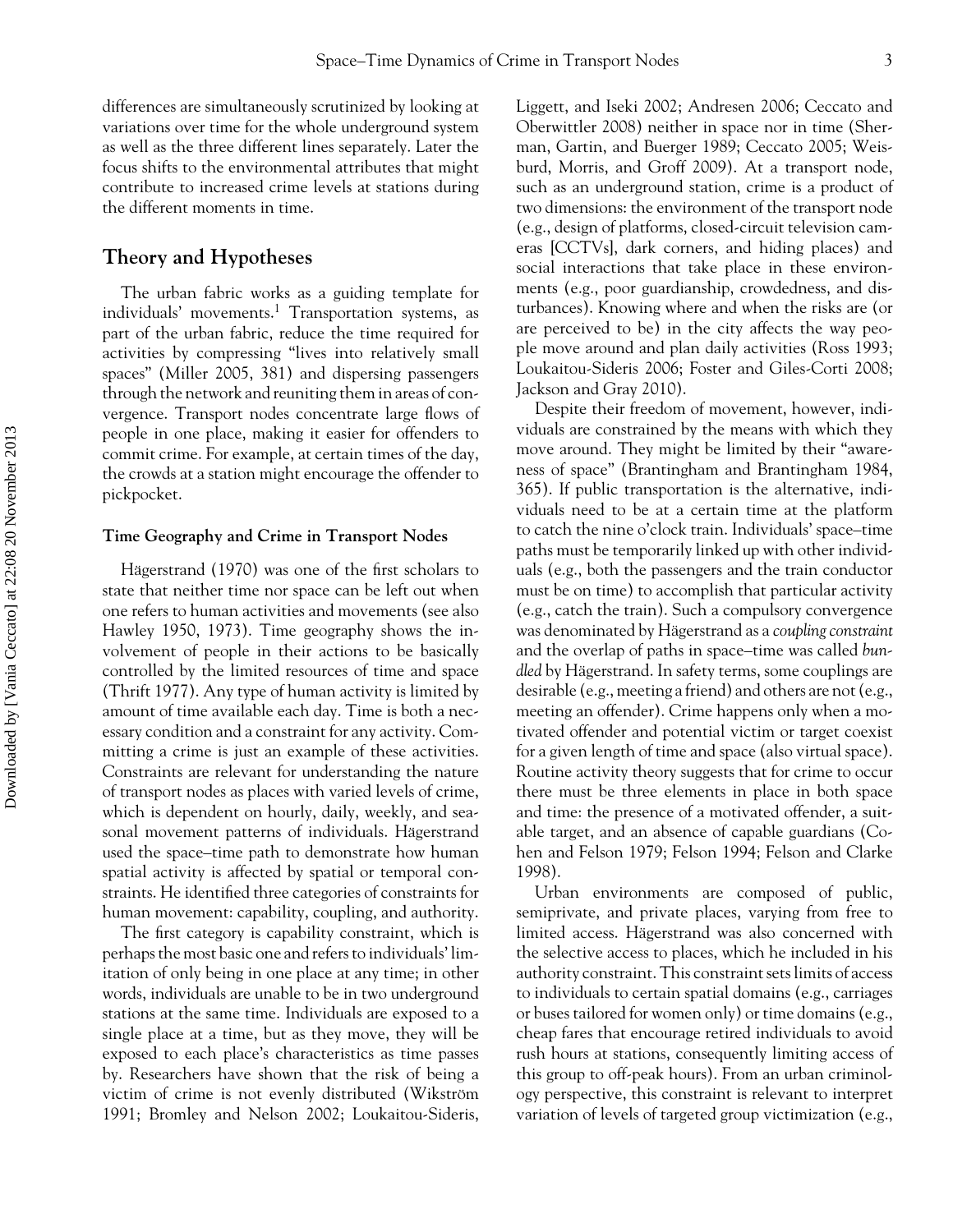harassment and assault of females at evening hours) but also sudden low or high concentration of crimes (e.g., at the stations after midnight, when the stations are closing down). Authority constraint interacts with monthly variations of human activities that are regulated by seasons and weather. Due to extreme weather in Scandinavia, some places are completely shut in the winter, and others open only in the summer vacation season. Quetelet (1842) suggested that the greatest number of crimes against people is committed during summer and the fewest during winter. Researchers have found evidence on how crime levels vary over time and space either as a result of psychological response to weather stressors or an imposed calendar of activities (for a review, see Cohn 1990; Anderson et al. 2000; Bromley and Nelson 2002; Cohn and Rotton 2003; in the tropics see Ceccato 2005).

Not all transport nodes are exposed to crime in the same way. This is because social interactions, including those that result in victimization, are dependent on multiscale conditions that act at various levels in an urban environment. These conditions are determined by the environmental attributes of the transport node (e.g., a station), the type of neighborhood in which the station is located, and the relative position of both the station and the neighborhood in the city (Ceccato, Uittenbogaard, and Bamzar 2013). In the next section, we discuss these factors in more detail.

#### **The Role of Environment on Crime in Transport Nodes**

A transport system is a multifaceted arena, with a complex interaction of settings (buses, trains, and trams), facilities (stops, stations, and interchanges), and users (staff and passengers). The design of these facilities and the internal and external environments can all influence the level of crime (or perceived safety) experienced on the system (Newton 2004). According to Smith and Clarke (2000), the targets of crime also vary and could include the system itself (vandalism, fare evasion), employees (assaults on ticket collectors), and passengers (pickpocketing, assault). Some of these transport nodes are self-contained entities (e.g., underground stations) and others are part of a system (e.g., bus stops in a road) but, in both cases, they are often regarded as crime generators or crime attractors (Brantingham and Brantingham 1993, 1995). The increased opportunity for offenders to commit the crime in transport nodes is related to the easy access to transport nodes, the unfamiliarity of the passengers in these public places, and their poor willingness to exercise guardianship in areas of convergence, such as in stations (Piza and Kennedy 2003; Ceccato and Haining 2004). The rational choice theory postulates that the potential offender evaluates his or her own risk before making a decision to commit a crime (Becker 1968; Clarke and Cornish 1985; Cornish and Clarke 1986; Clarke and Felson 1993). Thus, an underground station as a premise with its all auxiliary features can provide a proper environment for crime. The presence of hiding places, dark corners, insufficient illumination, and lack of formal and informal social control might contribute to an offender's decision to commit an offense.

During the past half-century, researchers have confirmed the influence of a city's design and layout on the vulnerability to crime (e.g., Jacobs 1961; Newman 1972; Stark 1987; Fagan and Freeman 1999). This is also true for transport nodes. Their design and layout affect the potential offender's likelihood of escaping without being detected (Clarke and Felson 1993). Some station designs make it difficult for outsiders to see what is happening because of obstructed visibility, as hidden corners and darkness (Loukaitou-Sideris 2012). Lighting, fencing, specific security hardware, and open design that allow opportunities for surveillance can discourage crime (Harris 1971). On the other hand, if set within dense urban environments, with good visibility from their surroundings, stations could provide natural surveillance opportunities (Felson et al. 1990). The literature also indicates that location of escalators at the end of the platforms, ticket booths clearly visible at the entrance lounges, overpass walkways for overviews, and separation of passenger flows are factors affecting safety at stations (Gaylord and Galliher 1991; Myhre and Rosso 1996; LaVigne 1997).

The environment of stations is important because it directly or indirectly affects visibility, the possibility to be seen and to see others; in other words, the natural surveillance of the location. Jacobs (1961) coined the term *eyes on street,* stressing that the design has a role to play in defining opportunities for surveillance and therefore for crime occurrence. A decade later, Newman (1972) developed a theory based on the interaction between the individuals and their environment, which he referred to as *defensible space.* A fundamental concept of this theory is that of natural surveillance: the "capacity of physical design to provide surveillance opportunities for residents and their agents" (Newman 1972, 78). Cozens et al. (2003) found visibility to be the most crucial part of safety at railway stations. Evidence from the United States and Sweden shows strong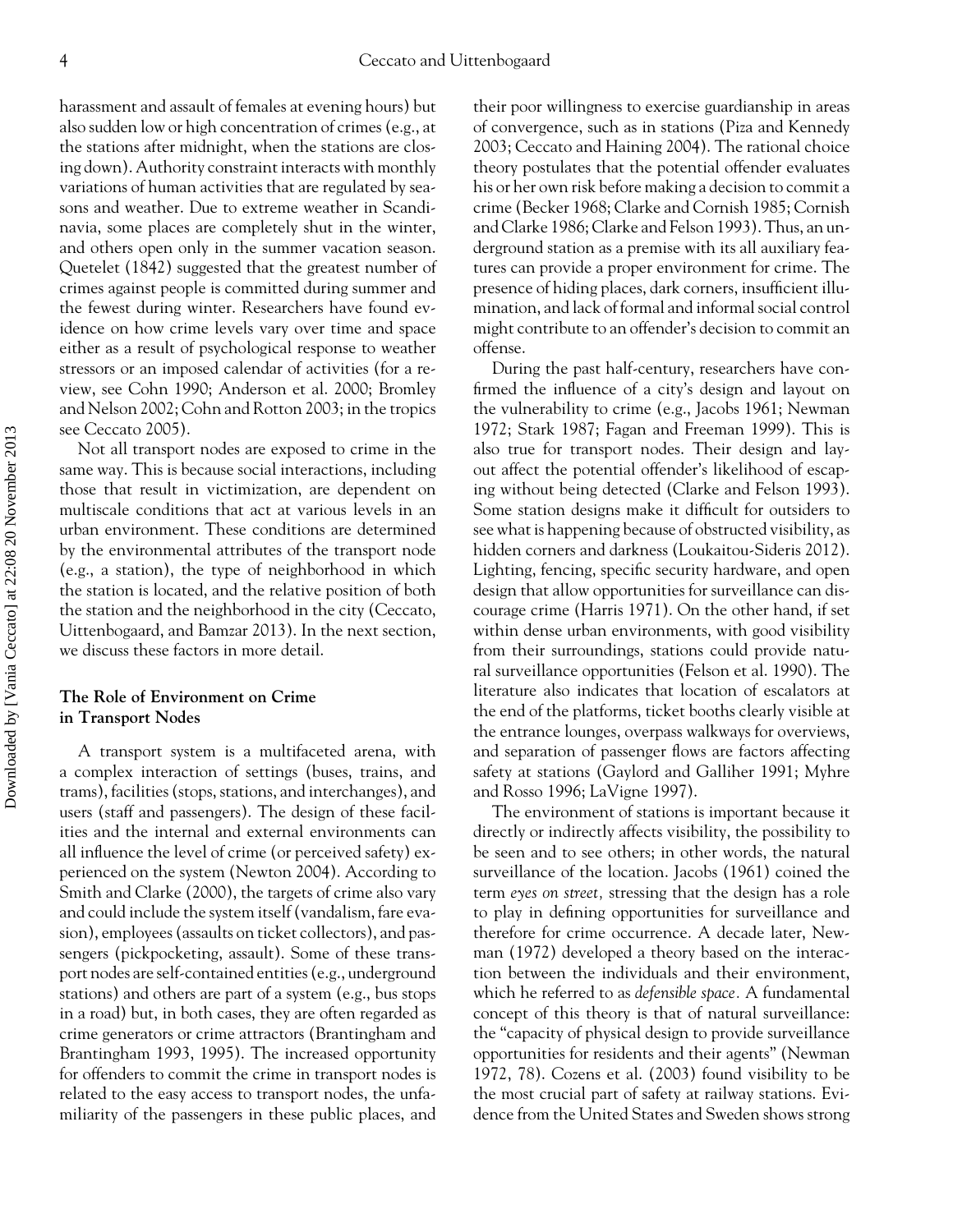links between crime rates and stations with dark, hidden places or with poor visibility from the surroundings (Loukaitou-Sideris, Liggett, and Iseki 2002; Ceccato, Uittenbogaard, and Bamzar 2013)—all elements that are important for natural surveillance. Researchers might argue that the defensible space theory is generally in line (or integrated) with the main principles of routine activity theory. Poorly lighted space reduces the probability of being caught after committing a crime. This is accounted for in the element of place (poor vs. good management of place) in the routine activity theory.

Despite the fact that there are places that allow good surveillance, individuals might not be willing to (or cannot) exercise social control or guardianship over the area (Reynald 2011). Social disorganization theory has long suggested that disorganized communities have a negative impact on the effectiveness of social control (Shaw and McKay 1942), which could affect crime levels. Deriving from neighborhood clues of disorder, Wilson and Kelling (1982) suggested that unrepaired damage to property encourages further vandalism and other, more serious types of crimes, the so-called broken window syndrome. The presence of incivilities, signified by deteriorating building stock and public environments, with concentration of graffiti and litter, is also likely to have an impact on neighborhood crime (Wilson and Kelling 1982; Skogan 1990; Perkins et al. 1993). In relation to transport nodes, Loukaitou-Sideris, Liggett, and Iseki (2002) showed that crime rates at light-rail stations were related to the socioeconomic levels of their surrounding neighborhood when comparing population densities, high and low income levels, ethnicity, gender, and age distribution. Furthermore, specifically particular land uses (e.g., schools, bars, liquor stores, pawn shops, and abandoned buildings) have been found to attract more crime in their vicinity (Byrne 1986; Greenberg 1986; Roneck and Maier 1991; Block and Block 1995, 2000). Equally important for crime levels and geography is the relative position of the station and the neighborhood in the city (Loukaitou-Sideris 1999). City centers are often high-crime areas; thus, it would be expected that the more centrally located a station is, the more criminogenic it will be. The city's geography and the presence of different geographical barriers, such as a lake, a river, or a park, are also influential in defining regional patterns of mobility and, consequently, offenses, because they affect space–time frames of escape, for instance. Different types of crime will occur in different environmental conditions and might vary over time (e.g., rush hours tend to concentrate pickpocketing, whereas late hours attract more vandalism).

#### **The Conceptual Framework**

The conceptual model relies on principles of timegeography and urban criminology and defensible space theories (Figure 1). These theories underlie the methodology adopted in the study and the discussion of the results in the following sections of the article.

Space–time geography principles help us to understand the relations between rhythmic variations of human activities, including crime, over time and in space. During certain time and space windows, people disperse or converge through the transportation system following constraints of movement as suggested by Hägerstrand (1970). For crime to happen in a transport node, a synchronization of elements in time and space must occur: a motivated offender who identifies a potential victim, based on his or her assessment of "right" time and "right" place. Routine activity principles recognize the fact that people move around in fairly determined patterns along specified trajectories and thereby induce crime levels at certain time periods and places. Research is increasingly focusing on the importance of space–time dynamics of crime (Ratcliffe 2006; Uittenbogaard and Ceccato 2012) and particularly the movement of offenders (Bichler, Christie-Merrall, and Sechrest 2011; Ceccato and Wikström 2012; Rey et al. forthcoming).

Hypothesis 1 is that crime in underground stations reflects rhythmic variations of human activities (hourly, daily, weekly, and seasonally). For instance, the coupling constraint makes transport nodes typical areas of convergence. Rush hours would be more targeted for crime than nonpeak hours. The same applies for evening hours over weekends or summer versus winter.

Underground stations are criminogenic places, but certain stations are targeted for acts of crime and disorder more often than others (Ceccato, Uittenbogaard, and Bamzar 2013, 18) and their vulnerability may change over time.

Hypothesis 2 is that the specific vulnerability to crime of a transport node varies over time and space. A transport node's environmental features are perceived as risky by offenders when active guardians are around, during the day, and during the summer. On the contrary, stations with hidden corners and low visibility at night or during winter tend to be crime targets more often.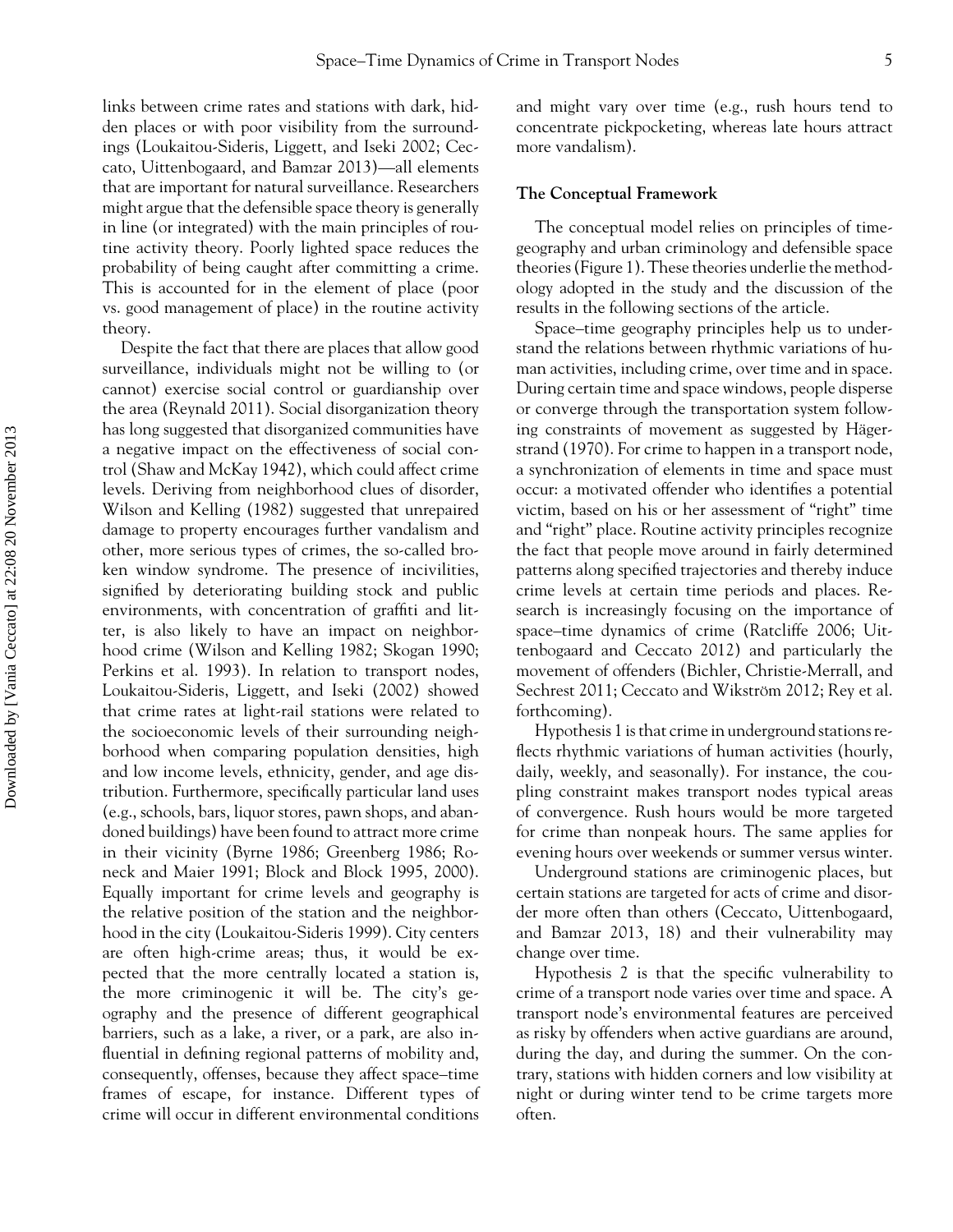

A city portrays human activities that follow particular rhythmic patterns of dispersion and convergence over time and space. Transport nodes are areas of convergence.

For crime to happen in a transport node, a synchronisation of elements in time and space must occur: a motivated offender who identifies a potential victim, based on his assessment of 'right' time and 'right' place.

The specific vulnerability to crime of a transport node varies over time and space. Its physical and social environment, its surroundings and its relative position in the city help 'explain' why a transport node is more criminogenic than others.

**Figure 1.** The conceptual framework: Mobility and crime at underground stations. (Color figure available online.)

# **The Stockholm Case Study**

Stockholm is a dynamic place. Figure 2 illustrates two snapshots in time (night and day) of the population of Stockholm by zones. Two million people live in Stockholm County, half of them in the city of Stockholm. There are three underground lines with more than one hundred stations (see Appendix A), 5,000 taxicabs, and 2,000 buses. Around 230,000 people travel with commuter trains to get to their destination in the Stockholm area and more than 1.8 million passengers travel every day in the city's undergrounds. All of these numbers provide a rough idea of people's movements, often canalized by private and public transportation. The study area includes the Stockholm underground network, constituted by three lines (green, red, and blue). The underground system is part of Stockholm's main

transportation modes and besides covering Stockholm municipality (82 percent of all stations), it reaches out to surrounding municipalities and suburbs. The study area is limited to the Stockholm municipality.

In criminogenic terms, the seasonal change in the length of day and night is worth noting in Stockholm. In midwinter, darkness and cold prevail (around six hours of light, with mean temperature in February of −3◦C). In midsummer, however, daylight takes over, promoting long days in June and July (around eighteen hours, with average daytime temperatures of 20–22◦C).

Temporal patterns of crime show city-wide differences in geography. Uittenbogaard and Ceccato (2012), using police data and Kulldorff's method (which is a spatial scan statistic; Kulldorff 2010), suggested that Stockholm's summer violence concentrations of crime were more spread out toward the outer suburbs and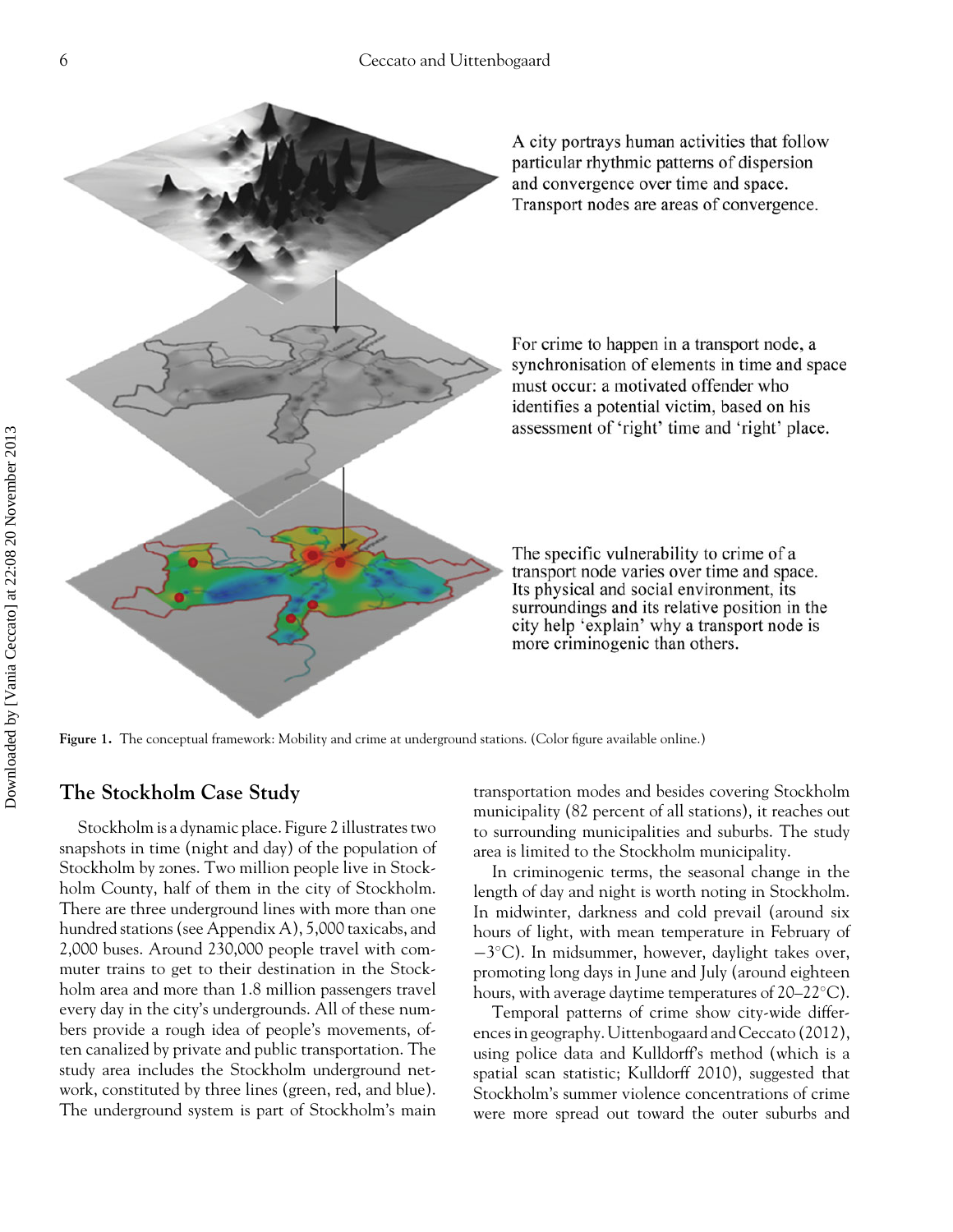

**Figure 2.** Night and daytime population in Stockholm municipality.

greenery areas, whereas during the winter, violence was concentrated in the inner city and around underground stations. The city center, however, was a stable cluster for both violence and property crimes regardless of season, as there are always people converging in that area. This is not a surprise, as the literature in the United States shows that 3 percent of addresses produce 50 percent of reported crimes. These places are so crime prone that they are labeled *hotspots of crime*(Sherman, Gartin, and Buerger 1989; Andresen and Linning 2012).

Around 60 percent of all crime events in Stockholm municipality were found to happen within 500 m of underground stations (accounting for only 28 percent of Stockholm's land cover). Although the surroundings of the stations are often commercial centers of mixed land use, previous research has shown that the stations' environments are more important to explain crime levels than their surroundings (Ceccato, Uittenbogaard, and Bamzar 2013).

#### **Data and Method**

The data used are from the Stockholm Public Transport (SL) database, which consists of crime events reported to the central alarm service covering from 2006 to 2009. These records are categorized according to year, date, time of day (by minute), station, line, crime code, crime type, and description. Over the three years, 62,265 events were reported. Eighty percent of all events registered at the stations related to cases of drunken people at the station or people found sleeping on a train, as well as unjustified use of emergency brakes, fire extinguishers, or fire hoses. Crimes, often acts of violence, thefts, and vandalism, constitute about 20 percent of events. Most reports of violence are against passengers (fights) and guards or other personnel. Threats against personnel are the most typical events, followed by threats against passengers and drivers. Vandalism includes graffiti on walls or floors, as well as damage to objects, although rarely inside the trains. Theft can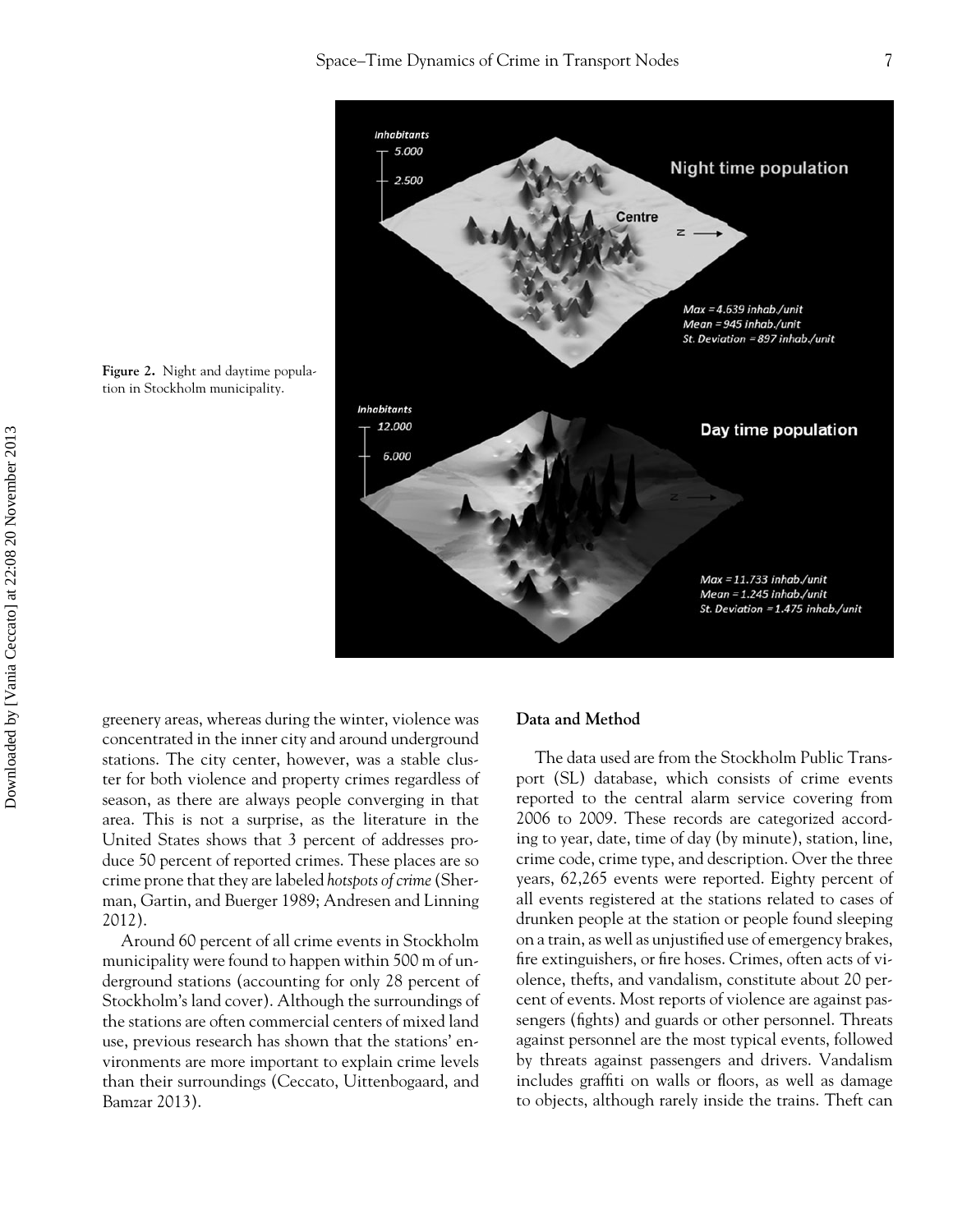generally be divided into two types in underground stations: theft or robbery from persons and of objects at the station. The latter includes theft of bikes and cars, which is not uncommon around underground stations (parking lots or streets). Note that the underground stations have limited opening hours; during weekdays most stations are closed between 3 a.m. and 5 a.m., resulting in missing data.

The fieldwork database consists of observations gathered during an extensive inspection of the environment of all underground stations and their immediate surroundings in summer 2010 and winter 2010–2011. This "inspection" was at first conducted during daytime, between 10 a.m. and 4 p.m., to avoid rush hours and the darker hours of the day to get a picture of the stations at "normal operation times." The researchers spent around one hour at each station. The fieldwork was repeated, in a scaled-down version, in the winter to check for specific differences during the darker hours of the day (during winter times from 2 p.m. until midnight) and how winter climates changed the characteristics of the stations.

Theories of urban criminology and situational crime prevention were the basis for selecting the features to be checked. From previous studies on transport and crime, results show that various environmental features, indicators of social control, and socioeconomic variables affect levels of crime at stations (see previous literature review). Examples include checking for visibility at platforms (suggested by, e.g., Cozens et al. 2003), natural surveillance (from, e.g., situational crime prevention and rational choice theory), presence of CCTVs (e.g., Webb and Laycock 1992), and mixed land use in the surrounding areas (e.g., Loukaitou-Sideris, Liggett, and Iseki 2002). The attributes were assessed during the fieldwork by using a yes–no scale (e.g., presence of dark corners, well illuminated, open layout, disturbance) or a high–medium–low scale (e.g., crowdedness, visibility, littering). This assessment is, of course, prone to subjectivity, but a comparison of both the researchers' results showed that the variance was minimal. As an example, visibility and surveillance were each checked using a high–medium–low scale by assessing the situation and perception of space from an expert point of view, having in mind suggestions from previous studies. The possibility of surveillance at the place was defined as "how well others can see you," thereby taking into consideration a multitude of aspects such as direct view, number of people (guardianship), view from outside toward the place, mirror placement, illumination of the place, and objects disturbing the sight line. This allowed

for a comprehensive and uniform assessment of surveillance. Visibility was, on the other hand, defined as the opposite, "how well can you see others." It does not imply that these two features are the same, as you might be able to notice someone else, while this other person might not be aware or have a direct view of what is happening to you. More on this is explained in Ceccato, Uittenbogaard, and Bamzar (2013).

The station's platform is constituted by the platform where the trains arrive and passengers wait, and the transition area is the area between the platform and the gates and ticket window, which commonly includes stairs and elevators to the platform. The lounge is the area before the gates and ticket booth to the exits or tunnels. The exits are areas prior to entering the lounge area either directly from the street or via a tunnel. The surroundings included the immediate surroundings around each exit, the field of view from a station's exits.

The underground stations were divided into sections: platform, transition area, lounge area, and exits (for details, see Ceccato, Uittenbogaard, and Bamzar 2013). These environmental attributes describe the layout of the stations (e.g., design, lighting, lack of visibility, presence of littering, property damage) and features that characterize potential guardianship and the overall atmosphere. As the seasonal variations of light and temperature are notable in Scandinavia, models were tested using a set of new variables during winter: illumination, overcrowding, social disturbance, and littering in stations.

The database with all stations, their attributes, and crime rates was gathered in GIS. GIS was used also to count land use attributes around the stations (e.g., number of cash machines within at specific buffer distances) and produce the input data for the cluster analyses using police recorded data. Crime data from Stockholm police were extracted from 2006 to 2009. These years were collapsed into one year to create a more robust data set (keeping the information on hour, day, and month). The records contained information on the offense, place (*x*, *y* coordinates), and time (by minute). Note that the police data cover a 100-m area around the stations (which often covers the station area and includes both entrances), whereas the SL database only covers events that happened at the stations. These two independent data sources, although not free of problems, are expected to complement each other in showing what happens at the stations over time. Administrative (*basomrade ˚* ) and demographic and social economic data were obtained from Stockholm municipality and also added to the basic map of Stockholm using GIS.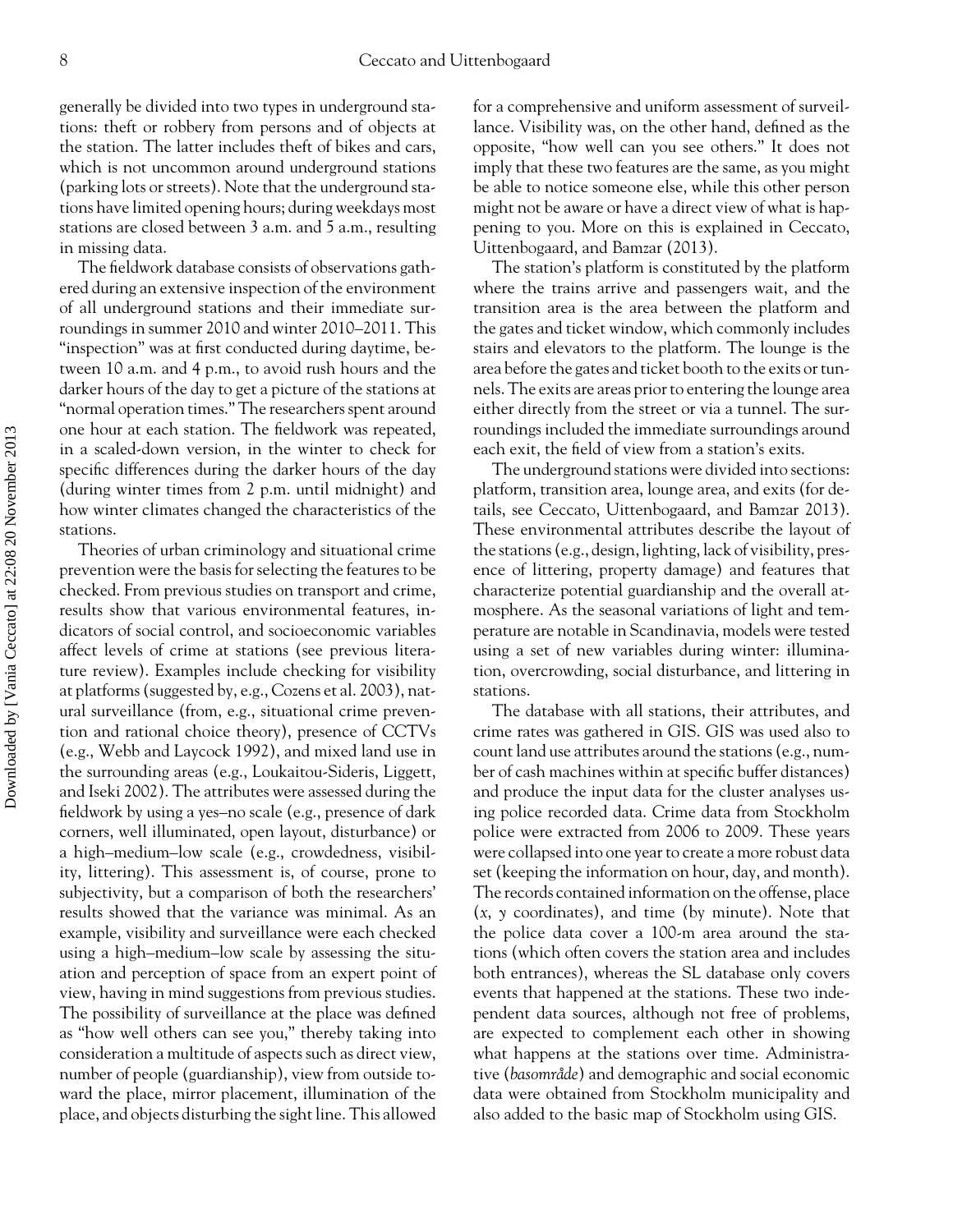To check for crime variations over time, analysis of variance (ANOVA) tests with Scheffe's test were used. Tests looked for significant differences in events between peak and off-peak hours of the day, weekdays, weekends, and holidays, as well as between seasons, which are discussed in detail in the next section.

Ordinary least squares models were used, having natural log of crime rates (for selected time frames) as the dependent variable and stations' attributes as covariates (see Ceccato, Uittenbogaard, and Bamzar [2013], for details). These time frames were based on peak hours and off-peak hours (based on rates of crime by passenger flow), which vary by crime types. Because different crimes take place during different time windows, these slices of time vary. For example, for total crime, peak hours are from 6:00 p.m. to 10:00 p.m. and off-peak hours are from 6:00 a.m. to 10:00 a.m. For violence, peak hours are from 10:00 p.m. to 2:00 a.m. and off-peak hours are from 5:00 a.m. to 9:00 a.m. Vandalism peak hours are from 7:00 p.m. to 11:00 p.m. and off-peak hours are between 6:00 a.m. and 10:00 a.m.

The rates for weekdays and holidays were based on the number of events by 1,000 passengers, where weekdays are from Monday to Thursday. Holiday rates were based on bank holidays from the Swedish calendar in 2006 to 2009. For the weekly variations, the ANOVA test showed that the only significant difference was between weekdays (Monday–Thursday) and holidays. A trial was carried out using the sole highest peak hour. As an example here, at the peak hour for violent crimes (counts and rates) at 1 a.m., the model showed similar results to the one combining several peak hours. The main attributes explaining most of the variation in crime rates were the presence of cash machines, social disturbance, and littering or physical deterioration. Seasonal crime rates were based on the number of reports for each season by passenger flow; for instance, December to February was regarded as winter, whereas June to August was summer. Data for the winter variables that indicated the quality of illumination, overcrowding, and littering in stations were collected in the winter months, replacing those from the summer.

The modeling strategy consisted of three steps. First, correlations between independent variables were checked and highly correlated variables  $(R > 0, 6)$  were excluded. Although this cutoff is arbitrary, this threshold helped in eliminating variables that were likely to contribute in the same way to the model. This preselection was a necessary step given the relatively large number of variables. Then, for each section of the stations (platform, transition area, lounge area, and exits), crime rates were regressed for the time frames (peak vs. off-peak, weekdays vs. holidays, and winter vs. summer). The significant variables from this stage were input in models for the whole station by each time frame.

## **Results**

#### **Temporal Patterns of Crime at the Station**

Most of the reported events in the Stockholm underground network happen in the late afternoon and evening, more precisely between 4:00 p.m. and midnight. This peaks between 8:00 p.m. and 9:00 p.m. (Figure 3), which is when people are either getting back home (4:00 p.m.–7:00 p.m.) or performing unstructured activities after work, such as leisure (after 6:00 p.m.).2 This pattern reflects the moments when people are on the move, when the risk of victimization is greatest because, as hypothesized earlier, it is when there is a greater chance of potential victims being in the same place as motivated offenders. People's bundling of space–time paths in specific periods affects the crime peaks at rush hours, when individuals are either on their way to or home from work. The effect of movement constraints also plays a role in defining crime by hour: Stations' opening hours restrict access to the stations and therefore their crime levels over the day. Unexpectedly, not all peaks of passengers at the station lead to crime. Thieves do not start to act before 11:00 a.m., with a peak at 4:00 p.m. Rush hours in the morning are not as criminogenic as those in the afternoon.



**Figure 3.** Distribution of crime and disorder by hour of the day and data source.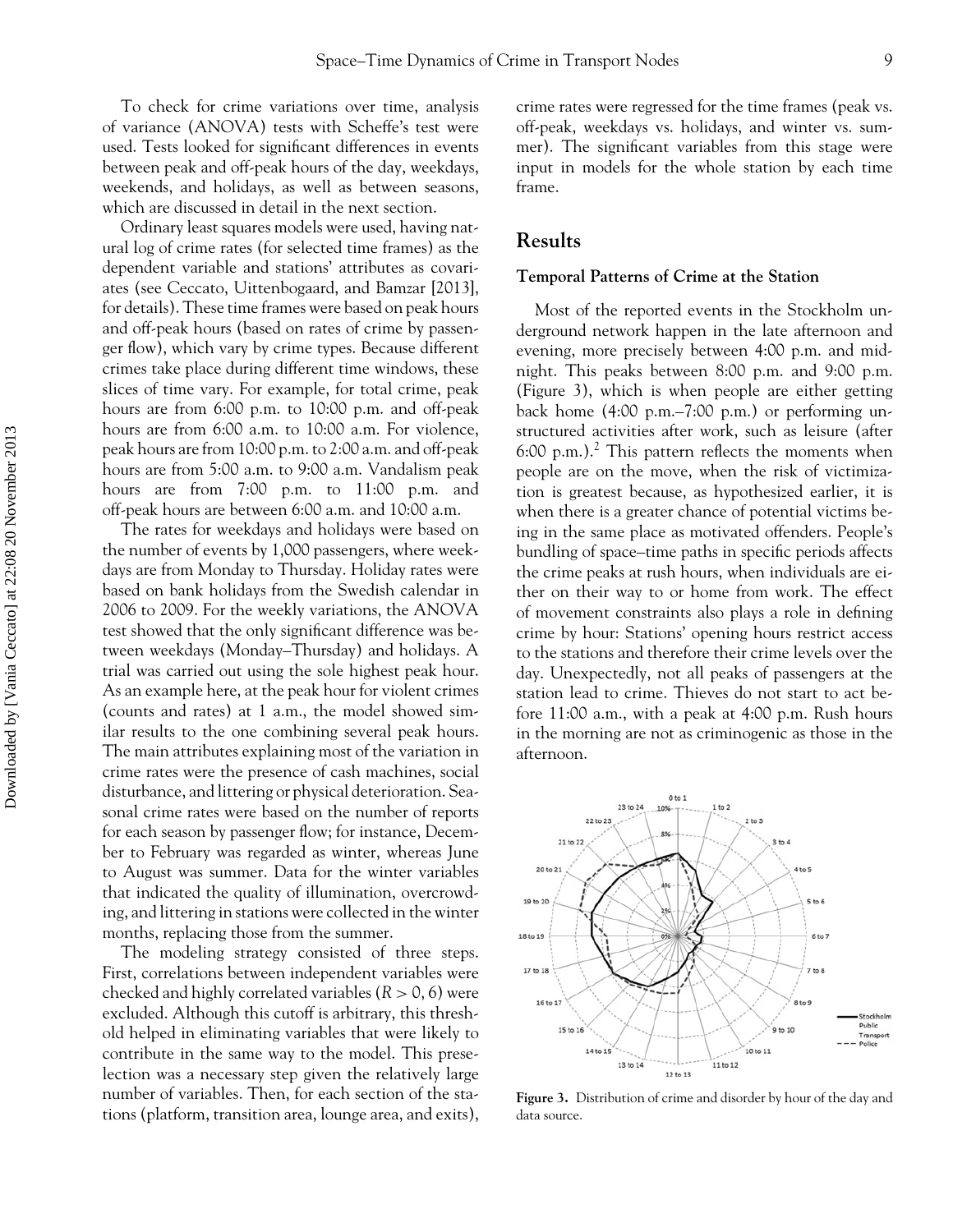



Most crimes at underground stations that take place in late evening and at night are violent ones. Vandalism takes place more often during late evenings and thefts in the afternoon and early evening hours. If we take the example of events of violence (Figure 4A), a similar pattern over the day by hour in underground lines but with different gradients (first the green line, then the red and blue lines) is identified. The green line has more stations than the other lines, which affects the counts of crime in a number of ways: First, some of the green line stations are open longer than the rest of the underground system, which also affect the line's criminogenic conditions. Second, the green line is also embedded in a couple of high-crime neighborhoods. The crime rates on passenger flow vary according to different surroundings and geographical location in the city, presented by each different line. Moreover, particular stations on the same line can show a different crime pattern according to time and location (Figure 4B).

The difference between crime rates is also associated with the flow of passengers using the underground system (capability and coupling constraints), the stations' opening hours (authority constraint), and an expected time lag for recording each event. More interestingly, it can also be suggested that there are less people around during later hours, with fewer capable guardians present, and thus crime happens more easily. In addition, fewer travel companions are present and people are less personally secure, creating opportunities for crime (Cohen and Felson 1979). As some evening activities might not be performed on a daily basis, individuals' unfamiliarity with the station or lack of awareness of the area (Brantingham and Brantingham 1984) makes them potentially more vulnerable and a more likely target of crime.

Holidays show the highest crime rates, followed by weekends and weekdays. Fluctuations in passenger flows and routine patterns also affect crime activities, which increase when more people are on the move and develop unstructured activities. As expected, ANOVAs results show that the difference is statistically significant when it comes to differences between weekdays (Monday–Thursday) and holidays. A significant difference in levels of crime between weekdays and weekends was not found at the stations, however (Table 1).

Crime at stations varies seasonally (Table 2), but data sources show different patterns of concentration. Whereas police statistics show differences between winter and summer in favor of the warmer season, corroborating Quetelet's (1842) early results, the Stockholm Public Transportation data indicate that the greatest number of crimes against people was committed in the winter. Low temperatures forces passengers to wait indoors for trains at the stations, creating situations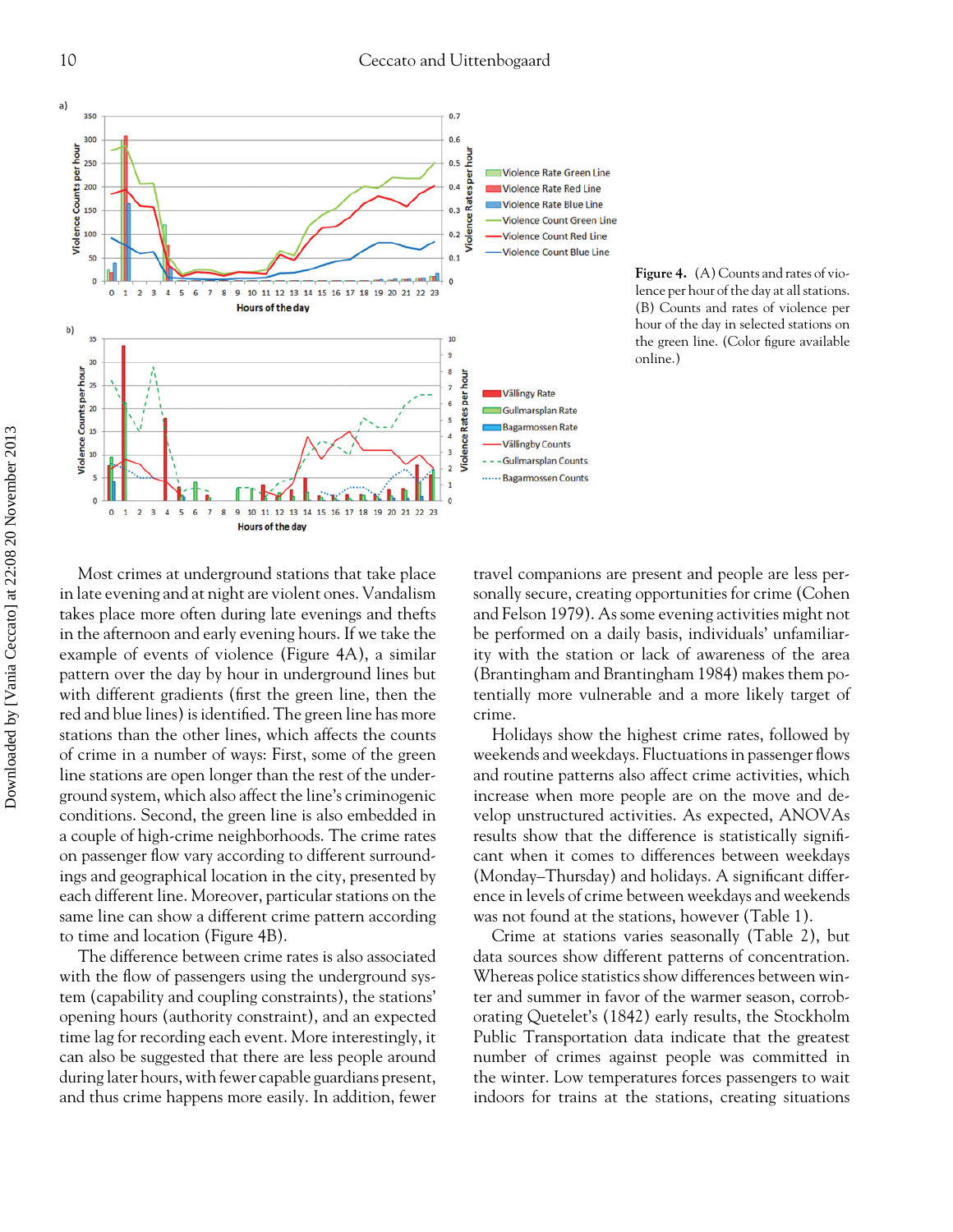|                            | Crime<br>events | Crime<br>average/day | F test     | Scheffe                  |
|----------------------------|-----------------|----------------------|------------|--------------------------|
| Weekend (1)                | 29,259          | 61.69                | 2,560.828* | $1 - 3$                  |
| Weekday (2)<br>Holiday (3) | 27,823<br>5,152 | 48.28<br>132.10      |            | $2 - 3$<br>$3 - 1/3 - 2$ |

**Table 1.** Differences in crime: Weekends, weekdays, and holidays

*Note:* Data are from Stockholm Public Transportation database (2006–2009). Note that Scheffe 1–3 means that crime on the weekends (1) and on holidays (3) is statistically different from each other. ∗Significant at 99% level.

more prone to violence than in the summer. Darker and snowy days in the winter make citizens more likely to take public transportation instead of cars. Alternatively, another reason for this mismatch between the police and the SL database is that police data cover a 100-m area around the stations (which often covers the station area and includes both entrances), whereas the other database only covers events that happened at the stations.

The effect of time variations depend on crime type. For instance, as compared to winter and autumn, better opportunities for thefts appear in the spring when

|  | Table 2. Differences in crime by season |  |  |  |  |
|--|-----------------------------------------|--|--|--|--|
|--|-----------------------------------------|--|--|--|--|

|                          | Crime levels<br>events mean | Crime      | F test | Scheffe                                    |
|--------------------------|-----------------------------|------------|--------|--------------------------------------------|
| All crime types SL       |                             |            |        |                                            |
| Winter (4)               |                             |            |        | $17,145$ $2.55$ $2,560.828*$ $4-1/4-2/4-3$ |
| Spring $(1)$             | 15,787                      |            |        | $1 - 2/1 - 3/1 - 4$                        |
| Summer (2)               | 13,503                      |            |        | $2 - 1/2 - 3/2 - 4$                        |
| Autumn (3)               | 15,830                      |            |        | $3 - 1/3 - 2/3 - 4$                        |
| Violent crime types SL   |                             |            |        |                                            |
| Winter (4)               |                             | 1,592 2.65 |        | $176.570*$ 4-1/4-2/4-3                     |
| Spring $(1)$             | 1,210                       |            |        | $1 - 2/1 - 3/1 - 4$                        |
| Summer (2)               | 1,054                       |            |        | $2 - 1/2 - 3/2 - 4$                        |
| Autumn (3)               | 1,583                       |            |        | $3 - 1/3 - 2/3 - 4$                        |
| Property crime types SL  |                             |            |        |                                            |
| Winter (4)               | 79                          | 2.43       |        | $24.207^*$ $4-1/4-2/4-3$                   |
| Spring (1)               | 99                          |            |        | $1 - 3/1 - 4$                              |
| Summer (2)               | 61                          |            |        | $2 - 4$                                    |
| Autumn (3)               | 76                          |            |        | $3 - 1/3 - 4$                              |
| Vandalism crime types SL |                             |            |        |                                            |
| Winter $(4)$             |                             | 1,100 2.53 |        | $167.238*$ 4-1/4-2/4-3                     |
| Spring $(1)$             | 1,072                       |            |        | $1 - 2/1 - 3/1 - 4$                        |
| Summer (2)               | 932                         |            |        | $2 - 1/2 - 3/2 - 4$                        |
| Autumn (3)               | 1,130                       |            |        | $3 - 1/3 - 2/3 - 4$                        |
|                          |                             |            |        |                                            |

*Note:* Data are from Stockholm Public Transportation database (2006–2009). Note that Scheffe 4–1 means that crime in the winter (4) and in the spring (1) is statistically different from each other. ∗Significant at 99% level.

people start going out more often. For vandalism, rates rise during the colder months of the year, as even for the offender it is more comfortable to damage or spray graffiti at the station than outdoors. Regardless of which season shows the highest concentration, the literature relates differences of crime to the influence of weather on human behavior (e.g., Anderson et al. 2000) and to changes in people's routine activities over the year (e.g., Ceccato 2005).

#### **Modeling Space–Time Variations of Crime at Underground Stations**

Stations are not the same and, as previously suggested, their environments are bound to affect crime opportunities differently at different times of the day, week, and year. This section assesses whether different environmental features at the stations affect crime rates over time. Table 3 shows the results for total crime (for full details about violence and vandalism, see Appendix B).

Crime tends to happen during peak hours in peripheral larger stations (with many CCTVs), with hiding spots at the lounge area, the presence of drunk people but with not many people around. For off-peak hours, overcrowding in transition areas of the station affects crime: A higher number of people at stations tends to be associated with greater levels of crime. Regardless of time of day, presence of CCTV explains the variation in crime, suggesting that crime tends to be concentrated in bigger stations where more cameras are installed. Models of weekly variations of crime are associated with the following variables, operating for both holidays and weekdays: station being located centrally, having a cash machine installed, and visible security cameras. Holiday crime rate variations (Model C3) are also significantly influenced by crowded stations, the presence of physical deterioration, and an open layout of the lounge area. Weekday levels of crime see a strong influence of the presence of *systembolaget* (state alcohol selling outlets), littering, and the presence of drunken people (Model C4). During winter, crime at the stations is related to crowded stations that show signs of physical deterioration and those that are gathering places for drunks (Model C5). During the warmer months of the year, the proximity of outlets selling alcohol near the station is an important indicator of high crime rates.

There are variations by crime type (see Appendix B for results for violence and vandalism). Stations with cash machines, hidden corners, littering, and disturbances tend to have more violence during peak hours

Downloaded by [Vania Ceccato] at 22:08 20 November 2013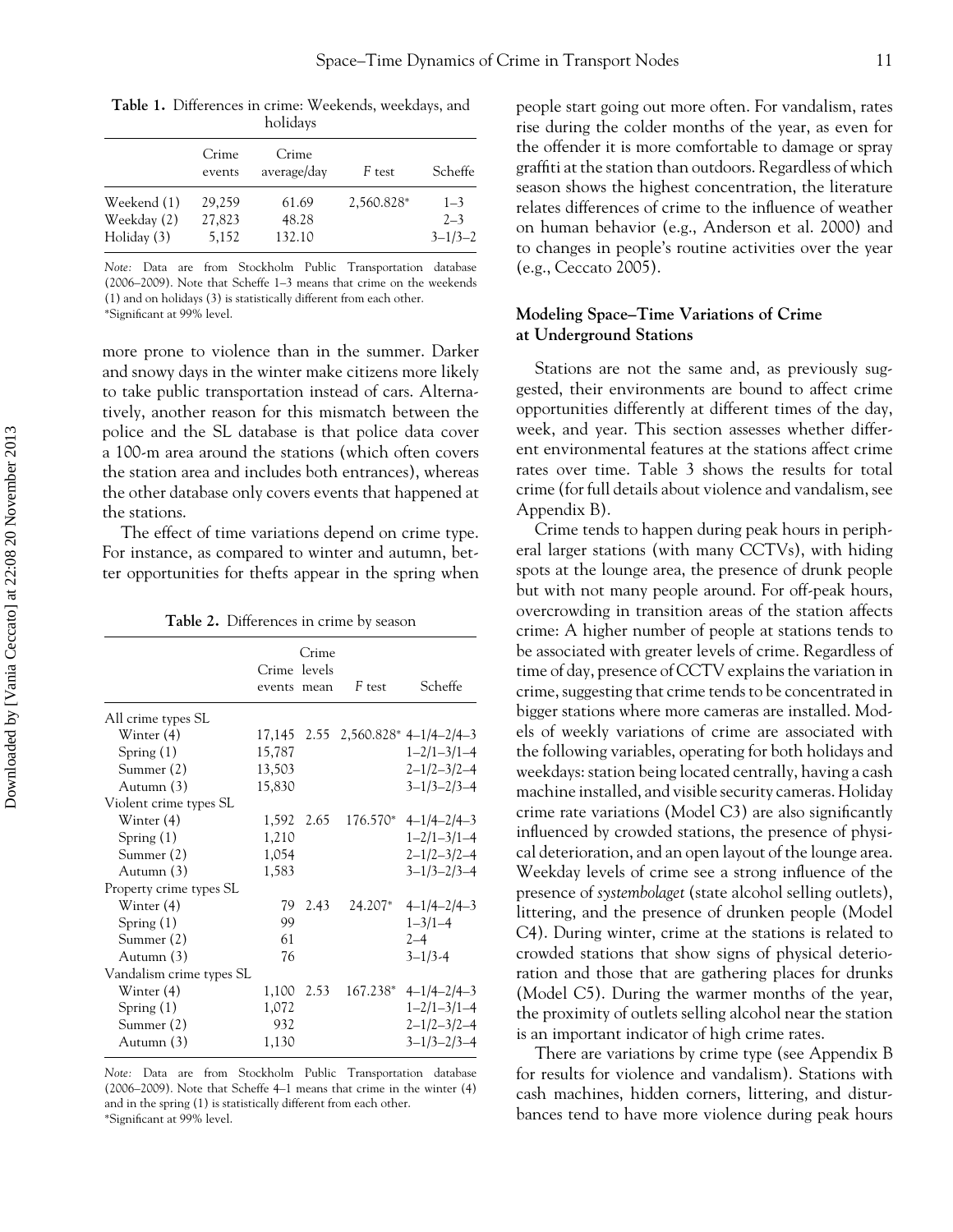**Table 3.** Ordinary least squares regression results of crime rates at underground stations (Log): Day variation, weekly variation, and seasonal variation models

|                            | Peak hours (C1)               |                                  | Off peak (C2)            |                          | Holidays (C3)                 |                          | Weekdays (C4)                                                                                                                 |                          | Winter $(C5)$<br>December-February |                                  | Spring (C6)<br>March-May         |                                 |
|----------------------------|-------------------------------|----------------------------------|--------------------------|--------------------------|-------------------------------|--------------------------|-------------------------------------------------------------------------------------------------------------------------------|--------------------------|------------------------------------|----------------------------------|----------------------------------|---------------------------------|
| Total crime                |                               |                                  |                          |                          |                               |                          | Coefficient t values Coefficient t values Coefficient t values Coefficient t values Coefficient t values Coefficient t values |                          |                                    |                                  |                                  |                                 |
| Distance city              | 0.070                         | 2.827                            | 0.067                    | 2.135                    | 0.109                         | 4.697                    | $\overline{\phantom{0}}$                                                                                                      | $\overline{\phantom{0}}$ | 0.053                              | 2.398                            |                                  |                                 |
| No. CCTV                   | 0.013                         | 4.048                            | 0.012                    | 3.345                    | 0.031                         | 9.892                    | 0.029                                                                                                                         | 11.839                   | 0.033                              | 11.976                           | 0.031                            | 9.858                           |
| P <sub>-Crowded</sub>      | $-0.233$                      | $-2.614$                         |                          |                          |                               |                          |                                                                                                                               |                          |                                    |                                  |                                  |                                 |
| P <sub>-</sub> VendingMach | $-0.126$                      | $-1.034$                         | $\overline{\phantom{0}}$ | $\overline{\phantom{0}}$ |                               |                          |                                                                                                                               | $\overline{\phantom{0}}$ |                                    |                                  |                                  | $\overline{\phantom{0}}$        |
| P_Seats                    | 0.310                         | 0.947                            | $\overline{\phantom{0}}$ |                          | $\overline{\phantom{0}}$      |                          |                                                                                                                               | $\overline{\phantom{0}}$ | $\overline{\phantom{0}}$           |                                  |                                  | $\overline{\phantom{0}}$        |
| P_Disturbance              | 0.348                         | 1.025                            | $\overline{\phantom{0}}$ |                          | $\overline{\phantom{0}}$      |                          |                                                                                                                               |                          |                                    |                                  |                                  |                                 |
| T_Sunlight                 | 0.191                         | 1.460                            | $\equiv$                 |                          |                               | $\overline{\phantom{0}}$ | $\overline{\phantom{0}}$                                                                                                      |                          |                                    |                                  |                                  | $\overline{\phantom{0}}$        |
| T_Hiding                   | 0.255                         | 1.971                            |                          | $\qquad \qquad$          |                               | $\qquad \qquad$          | $\overline{\phantom{0}}$                                                                                                      | $\overline{\phantom{0}}$ |                                    | $\overbrace{\phantom{12332}}$    |                                  | $\hspace{0.1mm}-\hspace{0.1mm}$ |
| T_Crowded                  |                               |                                  | 0.252                    | 2.719                    | 0.302                         | 2.809                    | 0.177                                                                                                                         | 1.976                    | $\qquad \qquad$                    | $\qquad \qquad$                  | 0.145                            | 1.413                           |
| T_EscalatorU               | $-0.007$                      | $-0.052$                         |                          |                          |                               |                          | $\overline{\phantom{0}}$                                                                                                      | $\overline{\phantom{0}}$ | $\overline{\phantom{0}}$           | $\overline{\phantom{0}}$         |                                  |                                 |
| <b>T_Niceness</b>          | $-0.114$                      | $-1.343$                         |                          | $\overline{\phantom{m}}$ |                               |                          |                                                                                                                               |                          |                                    | $\overbrace{\phantom{123321}}$   |                                  |                                 |
| <b>T_View</b>              | $\overline{\phantom{0}}$      | $\overbrace{\phantom{12322111}}$ | $-0.223$                 | $-1.441$                 | $-0.073$                      | $-0.620$                 |                                                                                                                               | $\overline{\phantom{0}}$ | $\overline{\phantom{0}}$           | $\overline{\phantom{0}}$         |                                  | $\overline{\phantom{0}}$        |
| T_ElevatorSmell            | $\overline{\phantom{0}}$      | $\qquad \qquad$                  | $-0.092$                 | $-0.922$                 |                               |                          | $\qquad \qquad$                                                                                                               | $\qquad \qquad$          | $\overline{\phantom{0}}$           |                                  |                                  | $\overline{\phantom{0}}$        |
| <b>T_Litter</b>            | 0.009                         | 0.017                            | 0.312                    | 0.656                    | $\overline{\phantom{0}}$      |                          | 1.011                                                                                                                         | 3.045                    |                                    |                                  |                                  |                                 |
| T <sub>-Drunken</sub>      | $\overbrace{\phantom{12333}}$ |                                  | $-0.842$                 | $-1.754$                 |                               |                          | $\overline{\phantom{0}}$                                                                                                      | --                       | $\overline{\phantom{0}}$           | $\overline{\phantom{0}}$         | $\overline{\phantom{0}}$         |                                 |
| E_Hiding                   | $-0.329$                      | $-2.563$                         | $-0.187$                 | $-1.067$                 | $\overline{\phantom{0}}$      | $\qquad \qquad$          | $-0.319$                                                                                                                      | $-2.779$                 | $\qquad \qquad$                    |                                  | $-0.372$                         | $-3.022$                        |
| E_EscalatorU               | $-0.451$                      | $-2.983$                         | $-0.469$                 | $-2.232$                 |                               | $\overline{\phantom{0}}$ |                                                                                                                               |                          |                                    | $\overline{\phantom{0}}$         |                                  |                                 |
| E_EscalatorD               | 0.313                         | 1.660                            | 0.373                    | 1.522                    |                               | $\overline{\phantom{0}}$ |                                                                                                                               |                          |                                    | $\qquad \qquad$                  | 0.156                            | 0.994                           |
| E_Drunken                  | 0.589                         | 1.900                            | 0.515                    | 1.106                    | 0.589                         | 1.874                    | 0.635                                                                                                                         | 2.262                    | 0.780                              | 2.531                            |                                  | $\overline{\phantom{0}}$        |
| E_Visibilty                | $-0.118$                      | $-1.218$                         | $-0.133$                 | $-0.967$                 | $\overbrace{\phantom{12333}}$ |                          |                                                                                                                               |                          |                                    |                                  |                                  |                                 |
| E <sub>-Open</sub> Space   | 0.029                         | 0.227                            | $-0.145$                 | $-0.859$                 | $\overline{\phantom{0}}$      | $\overline{\phantom{0}}$ | $\overline{\phantom{0}}$                                                                                                      | $\overline{\phantom{0}}$ | $\overline{\phantom{0}}$           |                                  |                                  | $\overline{\phantom{0}}$        |
| E_RoughMaterial            | 0.169                         | 0.746                            | 0.282                    | 1.029                    |                               |                          | $\overline{\phantom{0}}$                                                                                                      |                          | $\overline{\phantom{m}}$           | $\overline{\phantom{m}}$         |                                  |                                 |
| No. ATM                    |                               |                                  |                          | $\qquad \qquad$          | 0.347                         | 4.903                    | 0.299                                                                                                                         | 4.733                    | 0.369                              | 5.671                            | 0.262                            | 3.733                           |
| Systembolaget              |                               |                                  | —                        | $\overline{\phantom{0}}$ | 0.344                         | 2.016                    | 0.453                                                                                                                         | 3.062                    | 0.341                              | 2.102                            | 0.482                            | 2.989                           |
| P_Blocking                 |                               |                                  |                          |                          | $-0.073$                      | $-0.497$                 |                                                                                                                               |                          |                                    |                                  | $-0.257$                         | $-1.908$                        |
| P_Walledoff                |                               | $\overline{\phantom{0}}$         | $\overline{\phantom{0}}$ | $\overline{\phantom{0}}$ | 0.036                         | 0.270                    |                                                                                                                               | $\overline{\phantom{0}}$ |                                    |                                  | $-0.113$                         | $-0.940$                        |
| L_OpenSpace                |                               |                                  | $\overline{\phantom{0}}$ | $\overline{\phantom{0}}$ | 0.246                         | 1.898                    | $\overline{\phantom{0}}$                                                                                                      | $\overline{\phantom{0}}$ |                                    |                                  | $\overbrace{\phantom{12322111}}$ |                                 |
| L_VendingMach              |                               | $\overline{\phantom{0}}$         | $\overline{\phantom{0}}$ |                          | 0.559                         | 1.011                    | $\overline{\phantom{0}}$                                                                                                      |                          |                                    |                                  | $\overline{\phantom{m}}$         |                                 |
| L_Crowded                  |                               |                                  |                          |                          | $-0.044$                      | $-0.422$                 |                                                                                                                               | $\overline{\phantom{0}}$ | $\overline{\phantom{0}}$           | $\overline{\phantom{0}}$         |                                  |                                 |
| E_Longwalk                 |                               | $\overline{\phantom{0}}$         | $\overline{\phantom{0}}$ |                          | $-0.654$                      | $-4.458$                 | $\equiv$                                                                                                                      | $\overline{\phantom{0}}$ | $-0.446$                           | $-3.524$                         |                                  |                                 |
| <b>E</b> _Deterioration    |                               | $\overline{\phantom{0}}$         | $\overline{\phantom{0}}$ |                          | 0.360                         | 2.625                    | 0.196                                                                                                                         | 1.688                    | 0.324                              | 2.496                            | 0.238                            | 1.893                           |
| E_Crowded                  |                               |                                  |                          |                          | 0.031                         | 0.287                    | 0.053                                                                                                                         | 0.608                    |                                    |                                  | 0.051                            | 0.499                           |
| <b>E_Sunlight</b>          |                               | —                                |                          |                          | 0.188                         | 1.558                    |                                                                                                                               |                          |                                    | $\overbrace{\phantom{123321}}$   | 0.186                            | 1.656                           |
| T_Guards                   | $\overline{\phantom{0}}$      | $\overline{\phantom{0}}$         | $\overline{\phantom{0}}$ |                          |                               |                          |                                                                                                                               |                          |                                    | $\overbrace{\phantom{12322111}}$ | 0.266                            | 1.061                           |
|                            |                               | $\overline{\phantom{0}}$         | $\overline{\phantom{0}}$ |                          |                               |                          |                                                                                                                               |                          |                                    | $\qquad \qquad$                  | 0.043                            | 0.445                           |
| L_Crowded                  |                               | $\overline{\phantom{0}}$         |                          |                          |                               | $\overline{\phantom{0}}$ |                                                                                                                               | $\overline{\phantom{0}}$ |                                    |                                  |                                  |                                 |
| L_Hiding                   |                               |                                  |                          |                          |                               |                          |                                                                                                                               |                          | 0.098                              | 0.836                            |                                  | $\overline{\phantom{m}}$        |
| W_Crowded                  |                               |                                  | $\overline{\phantom{0}}$ |                          |                               |                          |                                                                                                                               | $\overline{\phantom{0}}$ | 0.139                              | 1.836                            |                                  |                                 |
| W_Disorder                 |                               |                                  | $\overline{\phantom{0}}$ |                          | $\overline{\phantom{0}}$      |                          | $\overline{\phantom{0}}$                                                                                                      |                          | 0.036                              | 0.246                            | $\overline{\phantom{0}}$         | $\overline{\phantom{0}}$        |
| $R^2$                      | 0.535                         |                                  | 0.404                    |                          | 0.815                         |                          | 0.816                                                                                                                         |                          | 0.802                              |                                  | 0.811                            |                                 |
| Input variables            | $n = 18$                      |                                  | $n = 14$                 |                          | $n = 16$                      |                          | $n = 9$                                                                                                                       |                          | $n = 10$                           |                                  | $n = 13$                         |                                 |

*Note:*  $P =$  platform;  $L =$  lounge;  $T =$  transition area;  $E =$  exit area;  $W =$  winter (variable's conditions in the winter); No.  $ATM =$  presence of ATM inside the station; Blocking = many structures (objects) blocking view; No. CCTV = number of CCTVs placed at a station; Distance City = distance from city center; Crowded = overall crowded at the station: low  $(0 - 5)$ , med  $(6 - 10)$ , high  $(11+)$ ; Deterioration = any other physical deterioration at the place; Disturbance = presence of social disturbance (loud speech, kids fooling around); Drunken = presence of drunk or homeless; ElevatorSmell = elevator smells or has lot of graffiti; EscalatorD = escalator(s) going down; EscalatorU = escalator(s) going up; Guards = presence of private guards; Hiding = hiding places; Litter = presence of any litter; Niceness = the place has nice, pleasant atmosphere; OpenSpace = layout is open without walls and roof; RoughMaterial = area (partly) built of rough material; Seats = presence of seats or benches; Disorder = presence of social disorder; Sunlight = sunlight easily illuminates the covered places; Systembolaget = number of alcohol selling premises within 100 m; VendingMach = vending machines; View = clear view from outside; Visibility = everything is visible at the place; Longwalk = long walking distance; Walledoff = walls between two areas.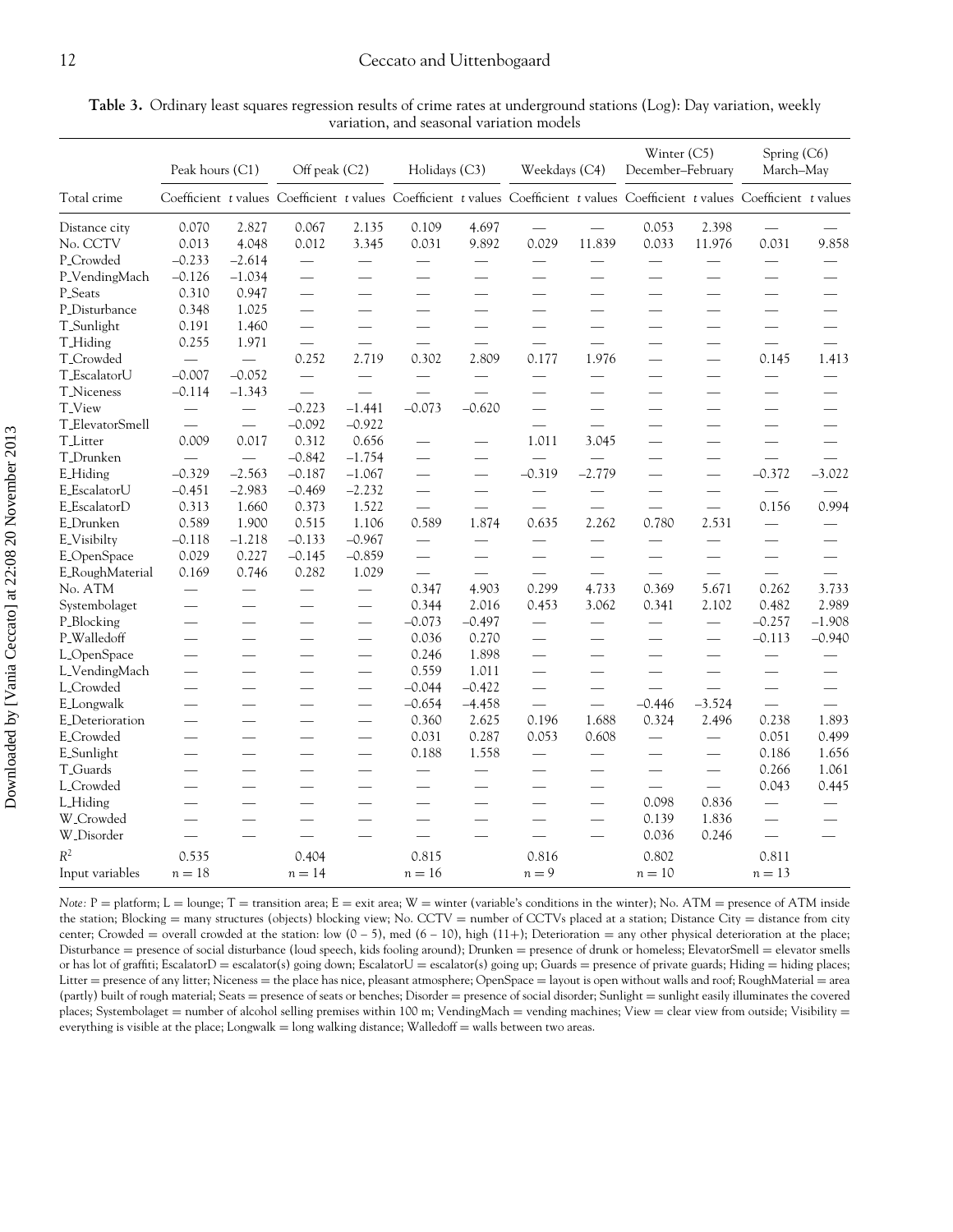(Model V1), whereas during off-peak hours, fights happen in larger peripheral stations, indicated by number of platforms and distance to the city center (Model V2). Regardless of the time of day, vandalism takes place in stations with few passengers around but during peak hours (Model D1). The significant variables are the presence of a cafe, light platforms, fewer entrances, and stations farther from the center of the city. During offpeak hours, vandalism is often associated with increased visibility (Model D2), which may indicate that these are modern, more peripheral, above ground stations.

Two thirds of the variation in violence rates at stations is explained by the stations' locations, their environmental features, and characteristics of the surrounding areas. Models of the variations of violent crimes on holidays (Model V3) show that variables such as peripheral stations with a high population density within 500 m of stations, stations with cash machines, crowded stations, and the presence of social disorder are significant. For weekdays, however, the model shows that CCTVs and high visibility at platforms do not deter violence, perhaps because a station's layout has many hiding spots (Model V4). Surprisingly, vandalism during the holidays is not related to the location of schools (Model D3), but it is often related to large crowded stations with cash machines, location on the outskirts of the city, and the presence of drunken people. On weekdays, large and open peripheral stations (with CCTVs and cafes) are more targeted by vandalism.

In the winter, when violence is highest, violent acts take place in those open stations with many hidden corners and littering (Model V5). During the spring, crime rates are related to stations with outlets selling alcohol nearby but, unexpectedly, with few hiding spots (Model V6). Regardless of the season, violence often happens in bigger stations that have cash machines. During the winter, vandalism happens in stations with corners at platforms, seating opportunities (benches), and social disturbances (Model D5), whereas in the spring, the stations most affected by vandalism are open stations and those with escalators (Model D6).

#### **Discussion of Modeling Results**

The effect of stations' physical and social environments on crime varies over time. For example, crime is concentrated in peripheral stations with fewer people around during peak hours (when individuals are intensively moving around and perhaps because offenders run a lower risk of being caught at those transport nodes) but, during off-peak hours, the crime dynamics change. For the offender to couple up with a passenger's routine paths, he or she has to seek targets in busy stations during off-peak hours where more targets are present and, as suggested by rational choice theory (Becker 1968), where the risk of being caught might be low. Despite the fact that people are at stations, they might not be willing to (or might be unable to) exercise social control over the area because they are on the move. In certain areas, the stations belong to a socially disorganized neighborhood (Shaw and McKay 1942), where the effectiveness of social control is low. Couplings of activities at the station (Hägerstrand 1970), particularly in the colder months of the year, promote opportunities for crime (Cohen and Felson 1979) that would not happen otherwise. The cold also makes people want to wait inside the stations at the platform or entrance for the train to arrive. Frictions could arise easily in a crowded station. In the city, during the cold months, drunken people seek warmer places with easy access, often using the entrances to underground stations. Our findings show that the increased presence of litter and drunken people spending time at stations are often associated with increased recorded levels of offense. Safety at the stations is therefore an expression of the conditions in the neighborhoods in which they are located. Seasonal variations are closely related to individuals' activities, and promotion of crime opportunities during summer activities (e.g., leisure, party, drinking outside) is a catalyst for crime to happen, particularly violent crimes.

The international literature has indicated that certain land uses (e.g., schools, restaurants) attract crime (Byrne 1986; Greenberg 1986; Roneck and Maier 1991; Block and Block 1995, 2000). In Stockholm's underground stations, mixed results have been found. Distance to schools had no effect on crime or, as in the case of vandalism, a negative one. If the station is close to a state outlet that sells alcohol, however, crime is higher during weekdays, holidays, and spring. Previous literature has indicated the effect of inner-city areas on crime levels at the underground stations (e.g., Loukaitou-Sideris 1999; Loukaitou-Sideris, Liggett, and Iseki 2002). In Stockholm, however, particularly during holidays and the winter season, when more violence takes place, large stations on the outskirts of the city (in some cases, end stations) are also vulnerable to fights and other acts of violence as those located in the innercity areas.

There are, however, common patterns regardless of the environment of these transport nodes. Daily crime patterns are mostly a result of an individual's daily activities and crime opportunities at different parts of the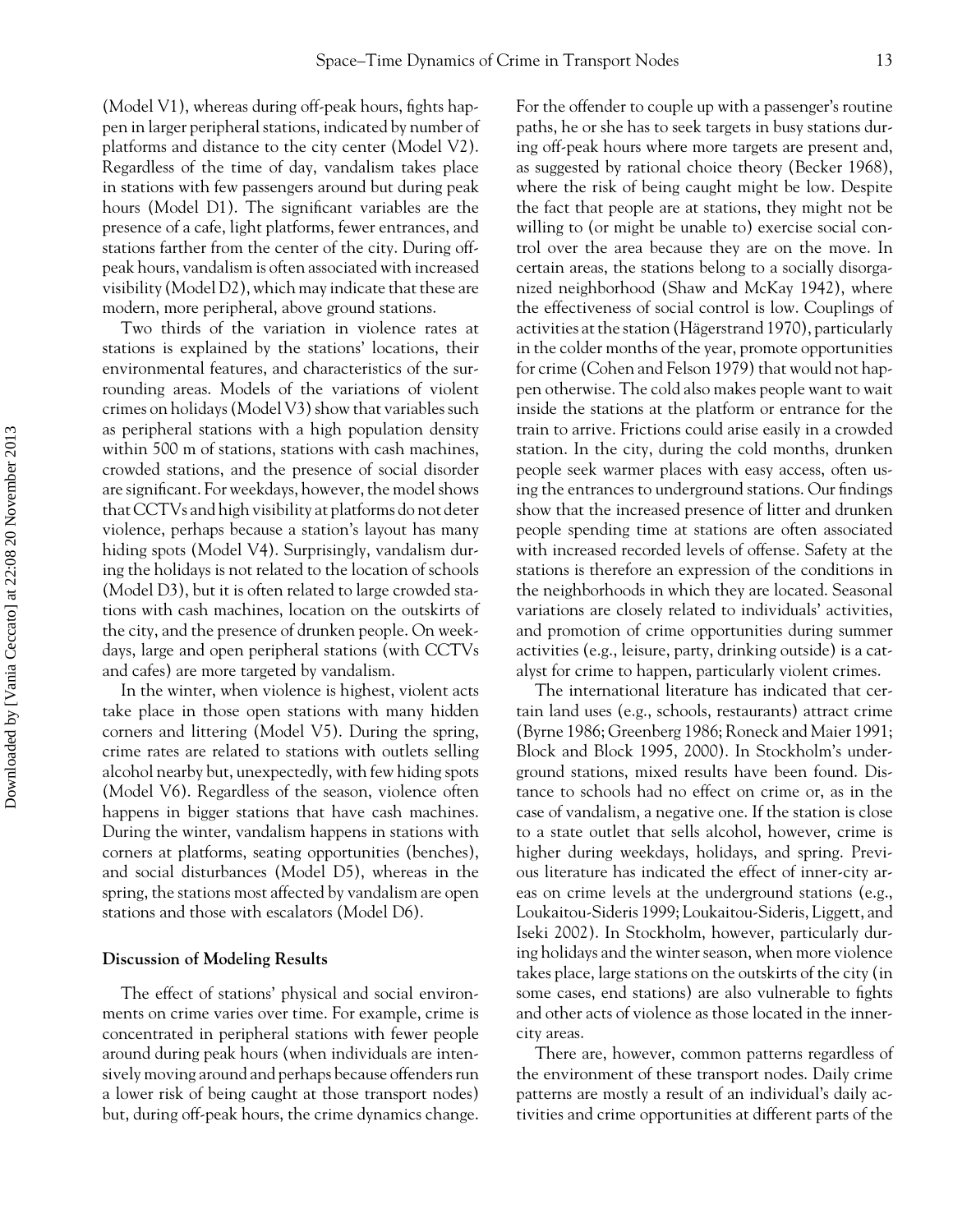underground system and at certain sections of the stations. As proposed by Hägerstrand (1970), most people are bound to follow particular patterns of movement during the week with fixed schedules. Crime might happen because these patterns are confined in time and space, offenders have a very specific target time span, and people are concentrated in a small space. An underground station is a perfect example of a small space that forms part of a daily routine for many and where an offender can be sure to find a suitable victim during peak hours. It is here that the space–time paths of people line up together (Hägerstrand 1970). Weekly crime variations are mainly a result of individuals' patterns of structured and unstructured activities, such as work and leisure. Variations of crimes during weekdays, weekends, and holidays reflect changes in people's routine activity. Besides these times, crime during weekdays is affected by abnormal or out-of-schedule activities. Alcohol consumption seems to play a role in defining crime during holidays, in contrast to normal weekdays when it is rather unusual things such as social disturbance and litter that motivate offenders to choose that place for crime.

Seasonal crime variations are dependent on previously mentioned factors but also on constraints of weather imposed on the individual's movement patterns, with more use of public transportation and crowded stations with poor guardianship, as our results presented for winter conditions. Peripheral large stations (with CCTVs, cash machines, and state outlets selling alcohol) with signs of physical deterioration and the presence of drunken people are often the more problematic stations that concentrate all sorts of crime. As previously indicated by Wilson and Kelling (1982), places that show signs of low social control, where litter is left on the floor and not taken care of, attract offenders, who see the opportunity and take advantage of the uncontrolled circumstances. In the same line of thought, our findings indicate that fights happen as the individuals are caught or pushed to dark corners of the station where no one has any view of what really is going on. These results corroborate the evidence that dark corners and hiding places decrease the potential for surveillance, as suggested by Loukaitou-Sideris, Liggett, and Iseki (2002) and Ceccato, Uittenbogaard, and Bamzar (2013).

### **Conclusions and Looking Ahead**

The city's urban fabric guides individuals' movement patterns, as one is bound to follow the layout of routes on the transportation system toward the destination. Coupling constraints make transport nodes typical areas of convergence at certain time windows, where social interactions intensify and where crime might take place. By making full use of the detailed crime data available, this study shows shifts in crime patterns over time at the stations, following rhythmic cycles that characterize people's movement through the city, over the week, and even seasonally.

As previously suggested, for crime to occur there must be three elements in place in both space and time: the presence of a motivated offender, a suitable target, and absence of capable guardians (Cohen and Felson 1979; Felson 1994; Felson and Clarke 1998). The dynamics of crime at peak hours and off-peak hours are not the same, however, as they are associated with particular conditions at the stations (e.g., opportunities for crime and social control) but also with the individual characteristics of passengers who pass by. This obligatory temporary encounter between motivated offenders and a potential victim is a condition for crime to occur but it does not always explain why and when it happens (and often it does not). One way to interpret this is to assume that the urban environment does not affect individuals equally; its impact might interact with individuals' characteristics and settings to which the individual might be exposed over time (Wikström 2005). Although this reasoning was initially applied to explain individuals' decisions to offend, it is suggested here that this principle can be applied to understand why certain places and times are chosen by offenders to offend. In other words, the specific vulnerability to crime of a transport node varies over time and space, according to the way settings and their environmental contexts affect individuals passing by.

Indicators of the physical environment of the stations (e.g., presence of CCTV, hiding spots, physical obstacles) together with those that characterize their social environment (e.g., events of social disturbance at platforms, crowded transition areas) were significant to explain the variation of crime rates. These findings indicate that (1) safety at the underground stations is not only a function of the internal physical environment, but also of the social interactions that take place at the stations; (2) events at the station are a result of the type of surroundings wherein these transport nodes are embedded, in relation to both the type of neighborhood (e.g., deprived area) and the place the station has in the city contexts, for instance, as a peripheral transport hub; (3) an assessment of crime in underground stations provides us with snapshots of a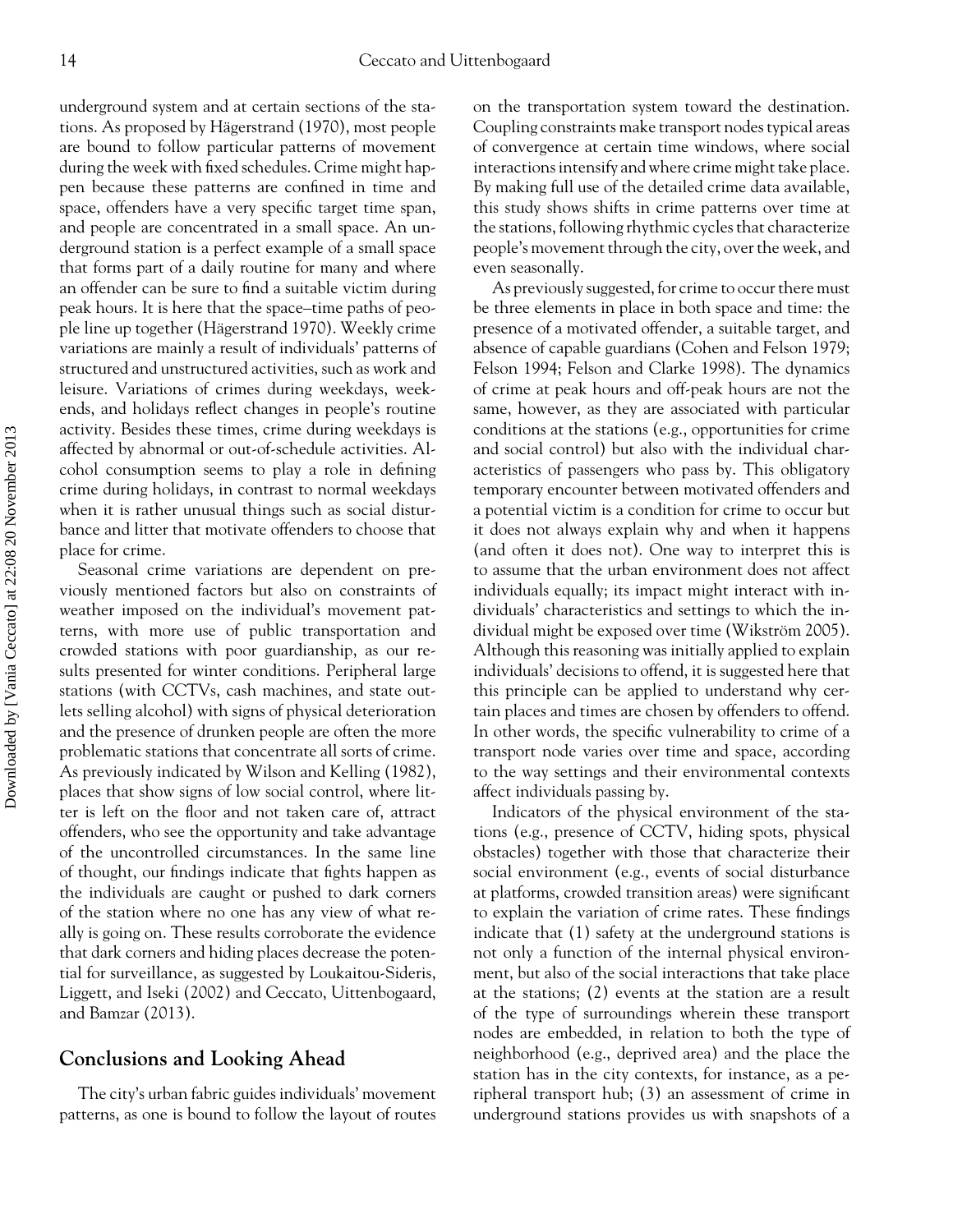city's overall risk over time and space using aggregated data.

The study provided the possibility to capture snapshots of movement in slices of time of a pulsing city. The methodology, as presented in this study, allows the assessment of crime at underground stations over time, which is an indicator of passenger flows and the city's overall risk using aggregated data. One of the advantages of this methodology is that it does not require individual-based data to produce an indication of risk for crime as in most current studies on space–time crime, based on offenders' movement patterns (Bichler, Christie-Merrall, and Sechrest 2011; Ceccato and Wikström 2012; Rey et al. forthcoming). Moreover, instead of crime counts only (which often overestimate the levels of crime in large stations), this study shows the importance of using number of events per passenger flow. The analysis also combines different data sources, often complementary, to provide a comprehensive picture of what happens at the transport nodes. The article does, however, share limitations with other analyses of this type, for instance, on the reliance on data of events reported by personnel or by victims at the stations, which implies different issues regarding data quality. Another limitation is that the fieldwork in the winter covered a selection only of variables that were thought to be vulnerable to seasonal variations (illumination, overcrowding, and littering). An extensive inspection of the physical and social environmental features of the stations should be performed for a complete and comparable seasonal analysis. Moreover, the modeling strategy adopted here has proven to produce meaningful results. Another, perhaps more appropriate, strategy, however, is multilevel modeling, which potentially has the capacity to capture the nested nature of the parts of the stations as well as the station in winter context.

The method also has practical implications. As suggested by Hirschfield, Brown, and Bowers (1995), the discovery of spatiotemporal patterns of regularities is the first step in the definition of more finely targeted resources to tackle unsafe places and formulate preventive strategies, as done in this study. For planning safety, this development potentially affects how safety services are guided by the level of detailed data on individuals in time and space and the level of interactivity they could share with agencies and data holders using aggregated data by station. In the near future, however, better grounds to assess the risk of crime can help individuals to make dynamic decisions as they move, as well as helping police enforcement to be in the right place at right time. This means that geographical information captured by opportunistic sensors (e.g., mobile phones) can be used to gather data on individuals' behaviors, their risks, and their safety perceptions in real time across city environments. Although individuals' daily mobility seems to be characterized by a deep-rooted regularity, explicit predictions on user whereabouts can be explored by using data-mining algorithms and geographical information to improve urban safety. The challenges in using detailed geographical informationrelated techniques as support for research and planning in urban safety are not merely linked to the data, theory, or tools themselves but to the way in which all of these are used in practice. For instance, the location and mobility information requires privacy-enhancing solutions that are not yet in place, which is perhaps one of the main challenges for future research on urban safety.

### **Acknowledgments**

We are grateful for the comments from participants of the session of 2011's conference of the American Society of Criminology in Washington, DC, particularly, Professor Kim Rossmo, Texas State University, as well as from anonymous referees and the editor of this journal. We thank the Swedish Transport Administration (Traffikverket), Stockholm Public Transport (SL), Stockholm municipality and CEFIN-KTH for financing this research project. We also thank police in Stockholm County, Stockholm Statistics, Stockholm Public Transport (SL), and Veolia for providing data for the analysis.

#### **Notes**

- 1. For an extensive discussion of the concept of urban fabric, see Ceccato (2012).
- 2. Note that although both the police-recorded data and SL data show similar temporal recording patterns, they differ by crime type and different parts of the transportation network. For more details see Ceccato, Uittenbogaard, and Bamzar (2013).

### **References**

- Anderson, C. A., K. B. Anderson, N. Dorr, K. M. DeNeve, and M. Flanagan. 2000. Temperature and aggression. In *Advances in experimental social psychology*, ed. M. P. Zanna, 33–133. New York: Academic.
- Andresen, M. A. 2006. Crime measures and the spatial analysis of criminal activity. *British Journal of Criminology* 46:258–85.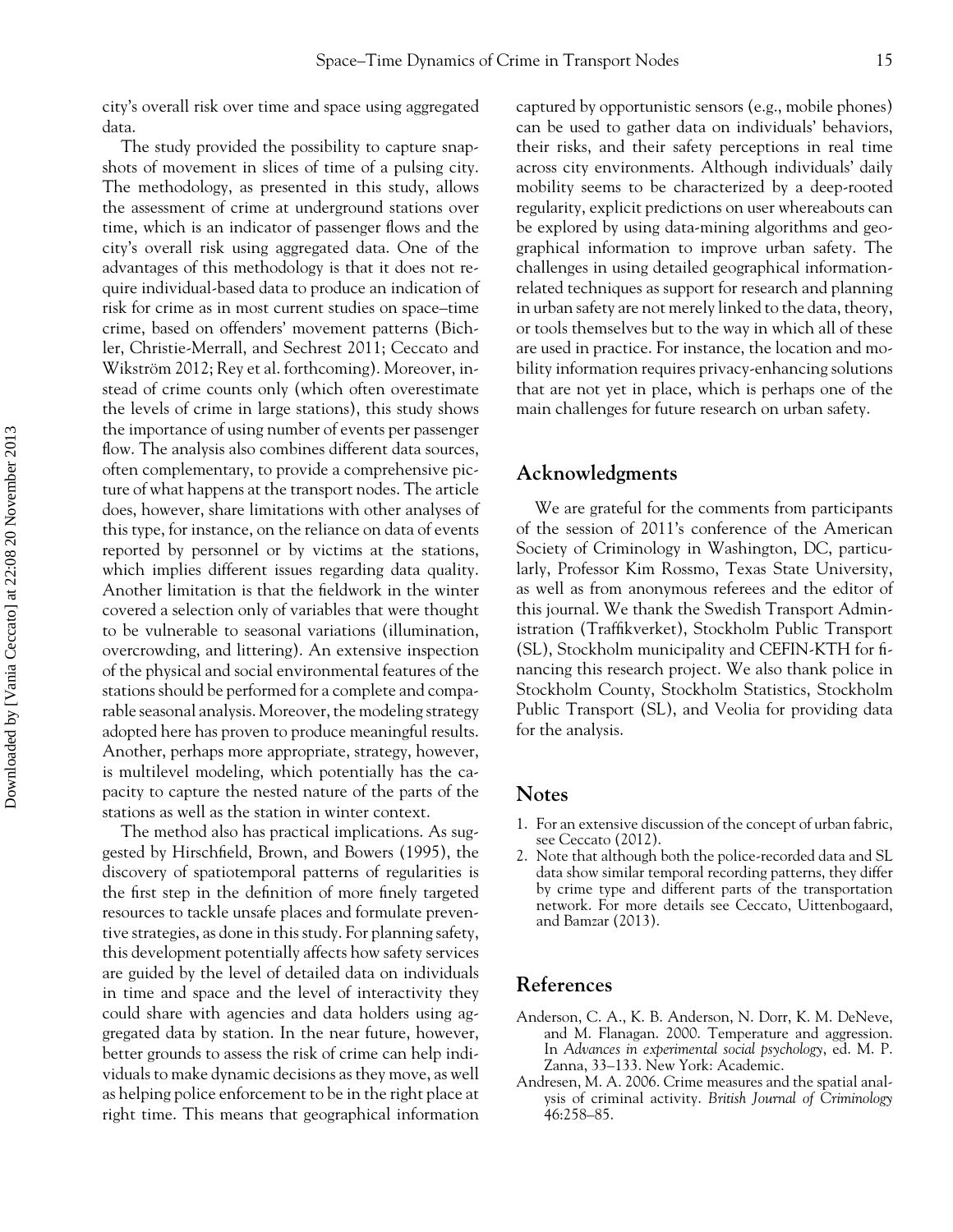- Andresen, M. A., and S. J. Linning. 2012. The (in)appropriateness of aggregating across crime types. *Applied Geography* 35:275–82.
- Becker, G. 1968. Crime and punishment: An economic approach. *The Journal of Political Economy* 76:169–217.
- Bichler, G., J. Christie-Merrall, and D. Sechrest. 2011. Examining juvenile delinquency within activity space: Building a context for offender travel patterns. *Journal of Research in Crime and Delinquency* 48:472.
- Block, R. L., and C. R. Block. 1995. Space, place, and crime: Hot-spot areas and hot places of liquor-related crime. In *Crime and place*, ed. J. E. Ech and D. Weisburd, 145–84. Monsey, NY: Criminal Justice Press.
- . 2000. The Bronx and Chicago: Street robbery in the environs of rapid transit stations. In *Analyzing crime patterns: Frontiers in practice,* ed. V. Goldsmith, P. McGuire, J. Mollenkopf, and T. Ross, 137–53. London: Sage.
- Brantingham, P. J., and P. L. Brantingham. 1984. *Patterns in crime*. New York: Macmillan.
- ———. 1993. Nodes paths and edges: Considerations on the complexity of crime and the physical environment. *Journal of Environmental Psychology* 13:3–28.
- ———. 1995. Criminality of place: Crime generators and crime attractors. *European Journal on Criminal Policy and Research* 3 (3): 1–26.
- Bromley, R. D. F., and A. L. Nelson. 2002. Alcohol related crime and disorder across urban space and time: Evidence from a British city. *Geoforum* 33 (2): 239–54.
- Byrne, J. 1986. Cities, citizens, and crime: The ecological/nonecological debate reconsidered. In *The social ecology of crime*, ed. J. Byrne and R. J. Sampson, 77–101. New York: Springer-Verlag.
- Ceccato, V. 2005. Homicide in São Paulo, Brazil: Assessing spatial-temporal and weather variations. *Journal of Environmental Psychology* 25:307–21.
	- ———. 2012. Introduction. In *The urban fabric of crime and fear*, ed. V. Ceccato, 3–33. Dordrecht, The Netherlands: Springer.
- 2013. From "defensible space" to "space of flows": Integrating geographical information into urban safety research and planning. *Urban Design and Planning* 166:15–23.
- Ceccato, V., and R. Haining. 2004. Crime in border regions: The Scandinavian case of Oresund, 1998–2001. Annals *of the Association of American Geographers* 94:807–26.
- Ceccato, V., and D. Oberwittler. 2008. Comparing spatial patterns of robbery: Evidence from a Western and an Eastern European city. *Cities* 25 (4): 185–96.
- Ceccato, V., A. C. Uittenbogaard, and R. Bamzar. 2013. Security in Stockholm's underground stations: The importance of environmental attributes and context. *Security Journal* 26:33–59.
- Ceccato, V., and P. Wikström. 2012. City environments, individual activity patterns and offending. In *The urban fabric of crime and fear*, ed. V. Ceccato, 165–90. New York: Springer.
- Clarke, R. V., and D. B. Cornish. 1985. Modeling offenders' decisions: A framework for research and policy. *Crime and Justice: An Annual Review of Research* 6:147–85.
- Clarke, R. V., and M. Felson. 1993. *Routine activity and rational choice: Advances in criminological theory.* Vol. 5. New Brunswick: NJ: Transaction Books.
- Cohen, L. E., and M. Felson. 1979. Social change and crime rate trends: A routine activity approach. *American Sociological Review* 44:588–605.
- Cohn, E. G. 1990. Weather and crime. *British Journal of Criminology* 30:51–64.
- Cohn, E. G., and J. Rotton. 2003. Even criminals take a holyday: Instrumental and expressive crimes on major and minor holidays.*Journal of Criminal Justice* 31:351–60.
- Cornish, D. B., and R. V. Clarke. 1986. *The reasoning criminal: Rational choice perspectives on offending.* New York: Springer-Verlag.
- Cozens, P., R. Neale, J. Whitaker, and D. Hillie. 2003. Making crime and the fear of crime at railway stations—A case study in South Wales (UK). *International Journal of Transport Management* 1:121–32.
- Fagan, J., and R. B. Freeman. 1999. Crime and work. *Crime and Justice: A Review of Research* 25:225–90.
- Felson, M. 1994. *Crime and everyday life: Insights and implications for society.* Thousand Oaks, CA: Pine Forge Press. ———. 2006. *Crime nature*. London: Sage.
- Felson, M., and R. Clarke. 1998. Opportunity makes the thief. Police Research Series, Paper 98, Policing and Reducing Crime Unit, Research, Development and Statistics Directorate, London. http://www.skywallnet. com/data\_server/CA/OMT\_PP\_CP.pdf (last accessed 21 May 2013).
- Felson, M., D. Dickman, D. Glenn, L. Kelly, G. Lambard, L. Maher, L. Nelson-Green, et al. 1990. Preventing crime at Newark subway stations. *Security Journal* 1 (3): 137–42.
- Foster, S., and B. Giles-Corti. 2008. The built environment, neighborhood crime and constrained physical activity: An exploration of inconsistent findings. *Preventive Medicine* 47 (3): 241–51.
- Gaylord, M. S., and J. F. Galliher. 1991. Riding the underground dragon: Crime control and public order on Hong Kong's mass transit railway. *British Journal of Criminology* 31 (1): 15–26.
- Greenberg, S. 1986. Fear and its relationship to crime, neighborhood deterioration, and informal social control. In *The social ecology of crime*, ed. J. Byrne and R. J. Sampson, 47–62. New York: Springer-Verlag.
- Hägerstrand, T. 1970. What about people in regional science? *Papers of the Regional Science Association* 24:7–21.
- Harris, O. 1971. A methodology for developing security design criteria for subways. Report No. UMTA-URT-5 (70)-71-4. Urban Mass Transit Administration, Washington, DC.
- Hawley, H. A. 1950. *Human ecology: A theory of community structure*. New York: Ronald.
- ———. 1973. The presidential address: Cumulative change in theory and in history. *American Sociological Review* 43:787–96.
- Hirschfield, A. F., P. J. Brown, and K. J. Bowers. 1995. Exploring relations between crime and disadvantage on Merseyside. *European Journal on Criminal Policy and Research* 3 (3): 93–112.
- Jackson, J., and E. Gray. 2010. Functional fear and public insecurities about crime. *British Journal of Criminology* 50  $(1): 1-22.$
- Jacobs, J. 1961. *The death and life of great American cities*. New York: Vintage Books.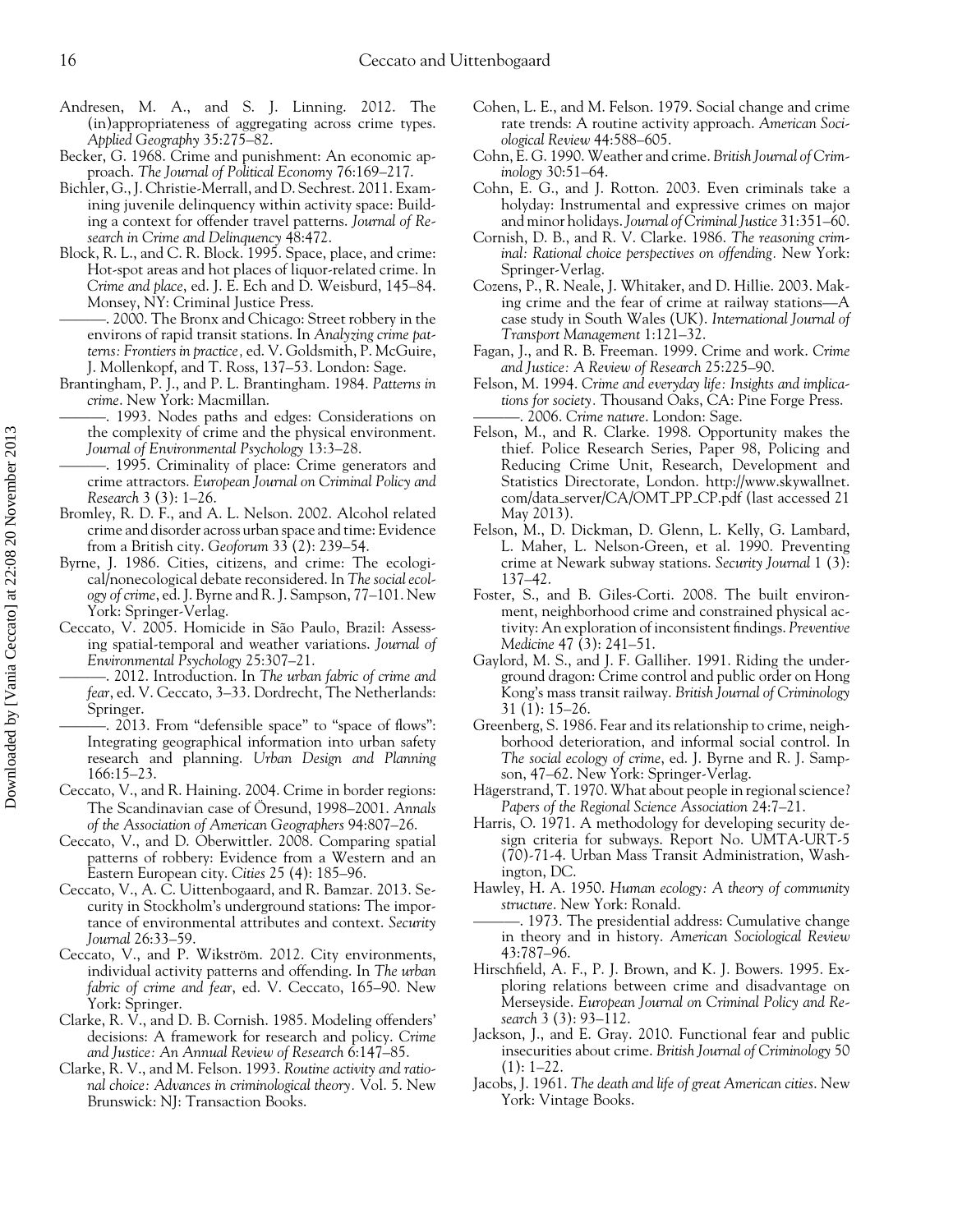- Kwan, M. P. 1998. Space–time and integral measures of individual accessibility: A comparative analysis using a point-based framework. *Geographical Analysis* 30 (3): 191–216.
- Kwan, M. P., and J. Lee. 2003. Geovisualization of human activity patterns using 3D GIS: A time-geographic approach. In *Spatially integrated social science: Examples in best practice*, ed. M. F. Goodchild and D. G. Janelle, 48–66. Oxford, UK: Oxford University Press.
- Kulldorff, M. 2010. *SaTScan user guide for version 9.0.* http://www.satscan.org (last accessed 21 October 2013).
- LaVigne, N. G. 1997. *Visibility and vigilance: Metro's situational approach to preventing subway crime*. National Institute of Justice-Research in Brief. Washington, DC: U.S. Department of Justice.
- Lenntorp, B. 1976. *Paths in space–time environments: A time geographic study of movement possibilities of individuals.* Lund Studies in Geography Number 44. Lund, Sweden: Royal University of Lund.
- Loukaitou-Sideris, A. 1999. Hot spots of bus stop crime: The importance of environmental attributes. *Journal of the American Planning Association* 65 (4): 395–411.
- ———. 2006. Is it safe to walk? Neighborhood safety and security considerations and their effects on walking.*Journal of Planning Literature* 20 (3): 219–32.
- 2012. Safe on the move: The importance of the built environment. In *The urban fabric of crime and fear*, ed. V. Ceccato, 85–110. Dordrecht, The Netherlands: Springer.
- Loukaitou-Sideris, A., R. Liggett, and H. Iseki. 2002. The geography of transit crime: Documentation and evaluation of crime incidence on and around Green Line Stations in Los Angeles. *Journal of Planning Education and Research* 22 (2): 135–51.
- Miller, H. 2004. Activities in space and time. In *Handbook of transport 5: Transport geography and spatial systems*, ed. D. Hensher, K. Button, K. Haynes, and P. Stopher, 647–60. Amsterdam: Elsevier Science.
- 2005. Place-based versus people-based accessibility. In *Access to destinations: Rethinking the transportation future*, ed. D. Levinson and K. J. Krizek, 63–89. London: Elsevier.
- Myhre, M., and F. Rosso. 1996. Designing for security in meteor: A projected new metro line in Paris. *Preventing Mass Transit Crime: Crime Prevention Studies* 6:199– 216.
- Newman, O. 1972. *Defensible space.* New York: Macmillan.
- Newton, A. 2004. Crime on public transport: "Static" and "non-static" (moving) crime events. *Western Criminology Review* 5 (3): 25–42.
- Perkins, D. D., A. Abraham, R. Richard, and B. Taylor. 1993. The physical environment of street crime. *Journal of Environmental Psychology* 13:29–49.
- Peuquet, D. J. 2000. Space–time representation: An overview. In *Time in GIS: Issues in spatio-temporal modeling,* ed. L. Heres, 5. Delft, The Netherlands: Geodetic Commission.
- Piza, E., and D. Kennedy. 2003. Transit stops, robbery, and routine activities: Examining street robbery in Newark, NJ subway environment. http://proceedings.esri.com/

library/userconf/proc04/docs/pap1303.pdf (last accessed 21 May 2013).

- Quetelet, A. J. 1842. *A treatise on man and the development of his faculties: A fascism reproduction of the English translation of 1842*. Gainesville, FL: Scholar's Facsimiles and Reprints.
- Ratcliffe, J. 2006. A temporal constraint theory to explain opportunity-based spatial offending patterns. *Journal of Research in Crime and Delinquency* 43:261.
- Rey, S. J., A. T. Murray, T. H. Grubesic, E. Mack, R. Wei, L. Anselin, and M. Griffin. Forthcoming. Sex offender residential movement patterns: A Markov chain analysis. *The Professional Geographer.* doi:10.1080/00330124. 2013.765293.
- Reynald, D. M. 2011. *Guarding against crime. Measuring guardianship within routine activity theory.* Surrey, UK: Ashgate.
- Roneck, D., and P. Maier. 1991. Bars, blocks, and crimes revisited: Linking the theory of routine activities to the empiricism of hot spots. *Criminology* 29:725–54.
- Ross, C. E. 1993. Fear of victimization and health. *Journal of Quantitative Criminology* 9 (2): 159–75.
- Scarry, R. 1968. *What do people do all day?* New York: Random House.
- Shaw, C. R., and H. D. McKay. 1942. *Juvenile delinquency in urban areas.* Chicago: University of Chicago Press.
- Sherman, L. W., P. R. Gartin, and M. E. Buerger. 1989. Hot spots of predatory crime: Routine activities and the criminology of place. *Criminology* 27 (1): 27– 56.
- Skogan, W. G. 1990. *Disorder and decline: Crime and the spiral of decay in American neighborhoods.* New York: Macmillan.
- Smith, M., and R. Clarke. 2000. Crime and public transport. In *Crime and justice: A review of the Research*, ed. M. Tonry and N. Morris, 169–233. Chicago: University of Chicago Press.
- Smith, M. J., and D. B. Cornish. 2006. *Secure and tranquil travel—Preventing crime and disorder on public transport.* London: UCL Jill Dando Institute of Crime Science, University of London.
- Song, C., Q. Zehui, N. Blumm, and A. L. Barabás. 2010. Limits of predictability in human mobility. *Science* 327:1018.
- Stark, R. 1987. Deviant places: A theory of the ecology of crime. *Criminology* 25:893–909.
- Stockholm Public Transport (SL). 2006–2009. *Databases of crime reports to the central reporting point.* Stockholm: SL.
- Thrift, N. J. 1977. *An introduction to time geography.* Norwich, UK: University of East Anglia.
- Uittenbogaard, A. C., and V. Ceccato. 2012. Space–time clusters of crime in Stockholm, Sweden. *Review of European Studies* 4:148–56.
- Webb, B., and G. Laycock. 1992. Reducing crime on the London Underground: An evaluation of three pilot projects. Paper No. 30, Crime Prevention Unit, London.
- Weisburd, D., N. Morris, and E. Groff. 2009. Hot spots of juvenile crime: A longitudinal study of Arrest Incidents at Street Segments in Seattle, Washington. *Journal of Quantitative Criminology* 25:443–467.
- Wikström, P-O. 1991. Urban crime, criminals, and victims: *The Swedish experience in an Anglo-American comparative perspective.* Stockholm, Sweden: Springer-Verlag.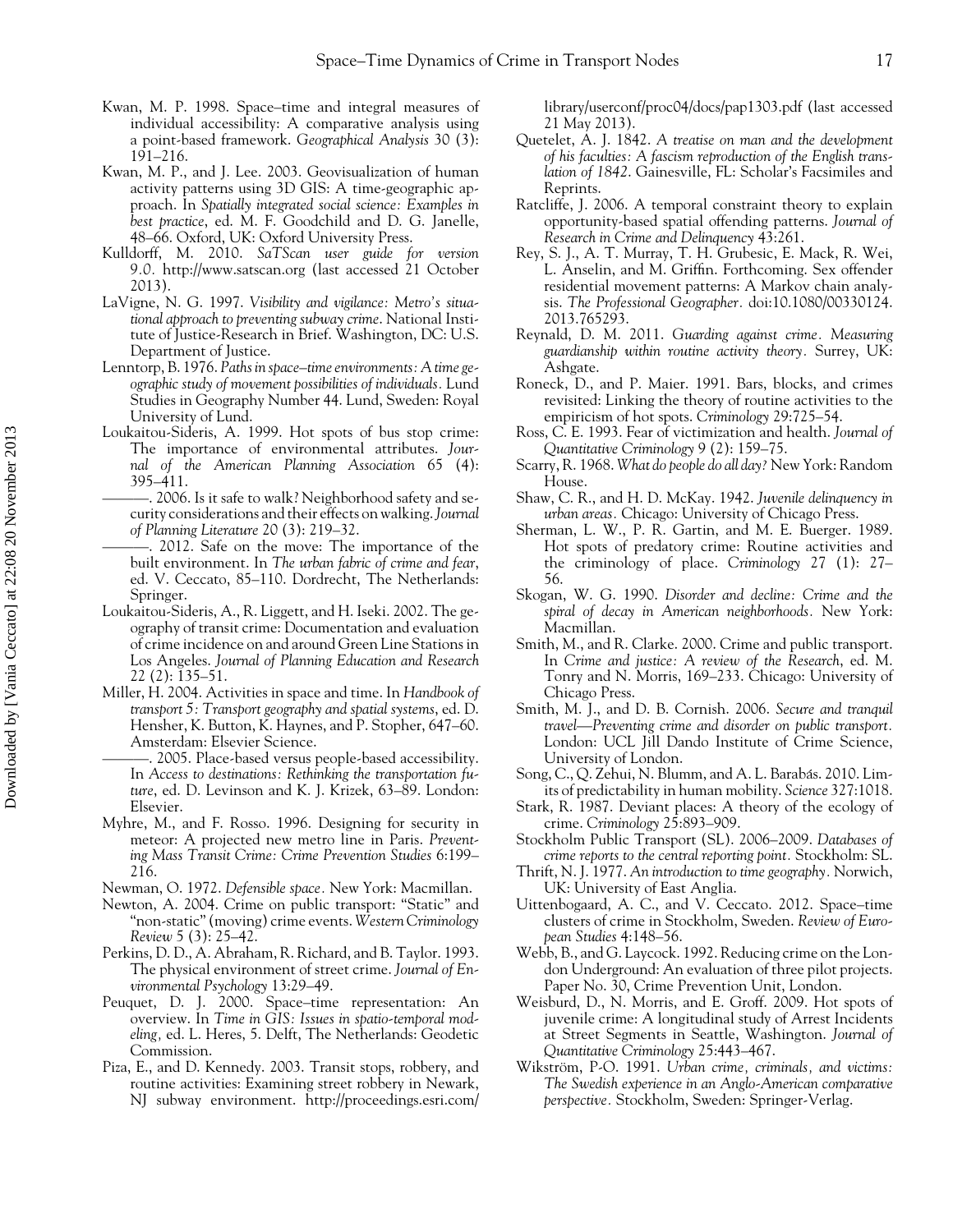———. 2005. The social origins of pathways in crime: Towards a developmental ecological action theory of crime involvement and its changes. In *Testing integrated developmental/life course theories of offending: Advances in* *criminological theory,* ed. D. P. Farrington, 211–45. New Brunswick, NJ: Transaction.

Wilson, J. Q., and G. Kelling. 1982. The police and neighborhood safety: Broken windows. *Atlantic* 127:29–38.

Correspondence: CEFIN, School of Architecture and the Built Environment, Royal Institute of Technology, Drottning Kristinas väg 30, 10044 Stockholm, Sweden, e-mail: vania.ceccato@abe.kth.se (Ceccato); Department of Real Estate and Finance, School of Architecture and the Built Environment, Royal Institute of Technology, Drottning Kristinas väg 30, 10044 Stockholm, Sweden, e-mail: acui@kth.se (Uittenbogaard).

# **Appendix A: The Stockholm Underground System**

Tunnelbana · Metro · U-Bahn



*Source:* AB Storstockholms Lokaltrafik, 2013. (Color figure available online.)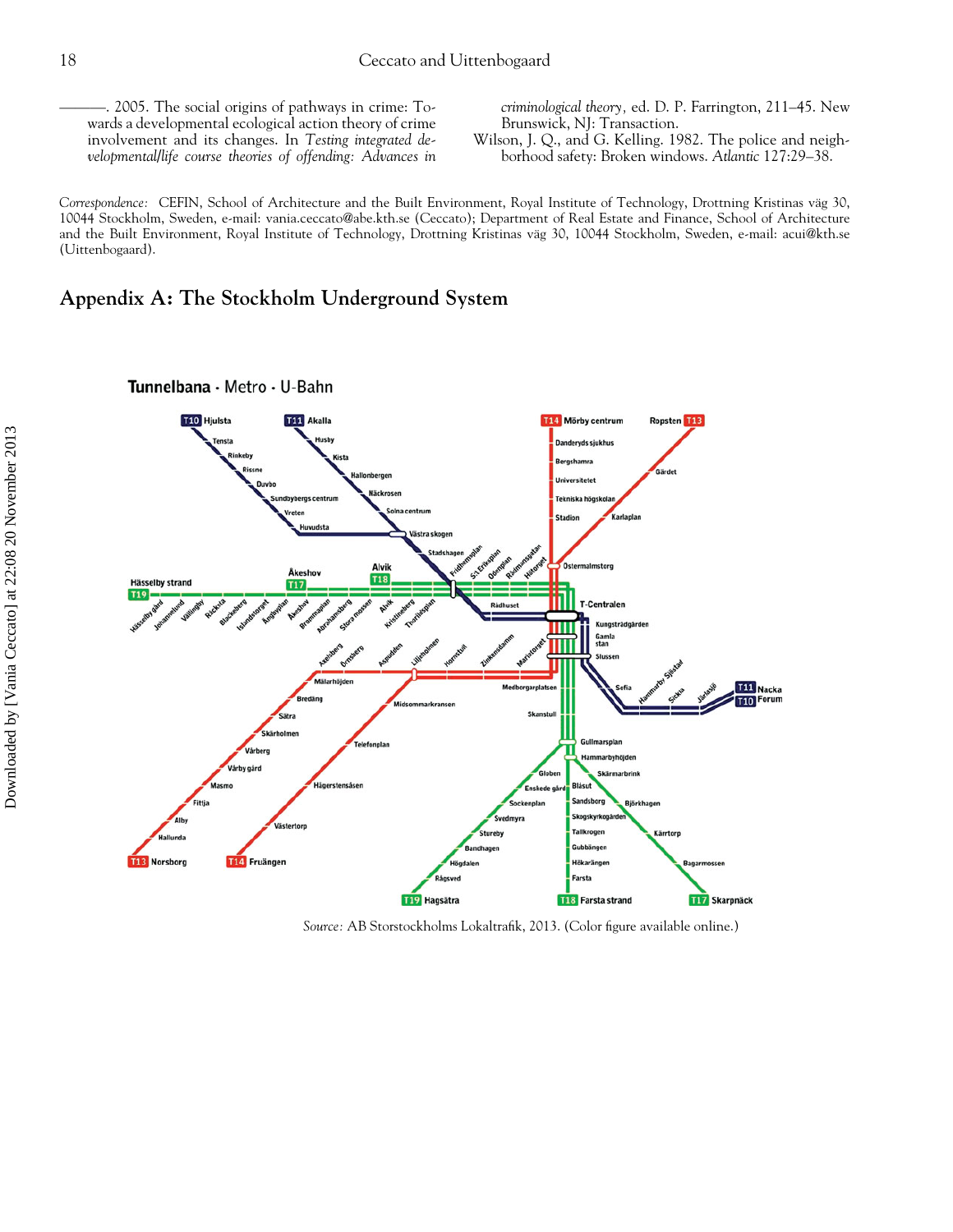Downloaded by [Vania Ceccato] at 22:08 20 November 2013 Downloaded by [Vania Ceccato] at 22:08 20 November 2013 Appendix B. Ordinary least squares regression results of violence and vandalism rates at underground stations (Log): daily variation, weekly variation, and **Appendix B.** Ordinary least squares regression results of violence and vandalism rates at underground stations (Log): daily variation, weekly variation, and seasonal variation models

|                                                                                                                                                                            | Peak hours $(V1)$                         |                                                                                    | Off peak (V2)     |                   | Holidays (V3)                                                      |                                       | Weekdays (V4)                         |                          | December-February<br>Winter (V5) |                                       | March-May<br>Spring (V6)                                    |                          |
|----------------------------------------------------------------------------------------------------------------------------------------------------------------------------|-------------------------------------------|------------------------------------------------------------------------------------|-------------------|-------------------|--------------------------------------------------------------------|---------------------------------------|---------------------------------------|--------------------------|----------------------------------|---------------------------------------|-------------------------------------------------------------|--------------------------|
|                                                                                                                                                                            | Coefficient                               | t values                                                                           | Coefficient       | t values          | Coefficient                                                        | t values                              | Coefficient                           | t values                 | Coefficient                      | t values                              | Coefficient                                                 | t values                 |
| Violence                                                                                                                                                                   |                                           |                                                                                    |                   |                   |                                                                    |                                       |                                       |                          |                                  |                                       |                                                             |                          |
|                                                                                                                                                                            |                                           |                                                                                    | 0.096             | 4.509             | 0.055                                                              | 2.105                                 |                                       |                          |                                  |                                       |                                                             |                          |
| Distance city<br>No. CCTV<br>P_Corners<br>P_liter                                                                                                                          | 0.049<br>0.245<br>0.247<br>0.255<br>0.255 | $\begin{array}{c} 1.825 \\ 3.158 \\ 2.358 \\ 2.448 \\ -2.501 \\ 1.862 \end{array}$ |                   |                   |                                                                    |                                       | 0.034                                 | 2.384<br>3.403           | 0.062<br>0.028                   | 2.045<br>6.818                        | 0.073                                                       | 2.328<br>3.419           |
|                                                                                                                                                                            |                                           |                                                                                    |                   |                   |                                                                    |                                       |                                       |                          |                                  |                                       |                                                             |                          |
|                                                                                                                                                                            |                                           |                                                                                    |                   |                   |                                                                    |                                       | 0.556                                 | 1.856                    | $\overline{\phantom{a}}$         | $\begin{array}{c} \hline \end{array}$ | $\begin{array}{c} \begin{array}{c} \end{array} \end{array}$ | $\bar{\mathbb{L}}$       |
| ? Disturbance                                                                                                                                                              |                                           |                                                                                    |                   |                   |                                                                    | $\overline{\phantom{a}}$              |                                       |                          |                                  |                                       | $\begin{array}{c} \hline \end{array}$                       |                          |
|                                                                                                                                                                            |                                           |                                                                                    |                   |                   |                                                                    |                                       |                                       |                          |                                  |                                       | $-0.376$                                                    | 2.121                    |
|                                                                                                                                                                            |                                           |                                                                                    |                   |                   | 0.355                                                              | 2.470                                 |                                       |                          |                                  |                                       |                                                             | $\overline{1}$           |
|                                                                                                                                                                            |                                           | $\begin{array}{c} \end{array}$                                                     | $-0.444$<br>0.359 | $-2.299$<br>3.821 | $\bigg  \bigg $                                                    | $\bar{\bar{1}}$                       |                                       |                          | $\vert$                          |                                       |                                                             |                          |
|                                                                                                                                                                            |                                           |                                                                                    |                   |                   | $\overline{\phantom{a}}$                                           | $\begin{array}{c} \hline \end{array}$ |                                       | $\overline{\phantom{a}}$ |                                  |                                       |                                                             |                          |
| $\begin{array}{l} \text{E-Hiding} \\ \text{E-Sunlight} \\ \text{P Drmken} \\ \text{P Aumber} \\ \text{E-Longwalk} \\ \text{E-Longwalk} \\ \text{E-SesalaortU} \end{array}$ | $-0.414$                                  | $-2.234$                                                                           |                   |                   | $-0.497$                                                           | 2.798                                 | $\begin{array}{c} \hline \end{array}$ | $\bar{\perp}$            | $-0.545$                         | $-3.187$                              | $\overline{\phantom{a}}$                                    | $\overline{\phantom{a}}$ |
|                                                                                                                                                                            |                                           |                                                                                    | $-0.360$          | $-2.689$          |                                                                    |                                       |                                       |                          |                                  |                                       |                                                             |                          |
| No. ATM<br>L.Crowdel<br>P.Overview<br>L.Visibility<br>L.Visibility<br>L.Hidng<br>S.PopDensity<br>E.SocialDisord<br>P.CCTVvisible<br>T.Crowded<br>Systembolaget             |                                           |                                                                                    |                   |                   | $\frac{-}{0.377}$                                                  | 4.394<br>2.009                        | 0.430                                 | 3.956                    | 0.335                            | 3.640                                 | $\frac{1}{0.405}$                                           | $\frac{1}{4.336}$        |
|                                                                                                                                                                            |                                           |                                                                                    |                   |                   |                                                                    |                                       | $\begin{array}{c} \end{array}$        |                          |                                  |                                       | $\overline{\phantom{a}}$                                    |                          |
|                                                                                                                                                                            |                                           |                                                                                    |                   |                   | $\begin{array}{c} \begin{array}{c} \hline \end{array} \end{array}$ | $\overline{1}$                        | 0.581<br>0.404<br>0.392               | 2.201<br>2.337<br>1.916  | 1   1367                         |                                       |                                                             |                          |
|                                                                                                                                                                            |                                           |                                                                                    |                   |                   |                                                                    | $\overline{\mathbb{L}}$               |                                       |                          |                                  |                                       |                                                             |                          |
|                                                                                                                                                                            |                                           |                                                                                    |                   |                   | $-1.029$<br>0.804                                                  |                                       |                                       |                          |                                  | 2.004                                 | $\overline{\phantom{a}}$                                    |                          |
|                                                                                                                                                                            |                                           |                                                                                    |                   |                   |                                                                    | 2.417                                 |                                       |                          |                                  |                                       |                                                             |                          |
|                                                                                                                                                                            |                                           |                                                                                    |                   |                   |                                                                    |                                       |                                       |                          | $\overline{\phantom{a}}$         |                                       |                                                             |                          |
|                                                                                                                                                                            |                                           |                                                                                    |                   |                   |                                                                    |                                       |                                       |                          |                                  |                                       |                                                             |                          |
|                                                                                                                                                                            |                                           |                                                                                    |                   |                   |                                                                    |                                       |                                       |                          | $\overline{\phantom{a}}$         |                                       |                                                             |                          |
|                                                                                                                                                                            |                                           |                                                                                    |                   |                   |                                                                    |                                       |                                       |                          | $\overline{\phantom{a}}$         |                                       |                                                             |                          |
| .OpenSpace                                                                                                                                                                 |                                           |                                                                                    |                   |                   |                                                                    |                                       |                                       |                          | 0.492                            | 1188                                  | $0.426$<br>$0.331$<br>$-0.523$                              | 1.832<br>1.858<br>2.969  |
| .Underground                                                                                                                                                               |                                           |                                                                                    |                   |                   |                                                                    |                                       |                                       |                          |                                  |                                       |                                                             |                          |
| -ElectroGates                                                                                                                                                              |                                           |                                                                                    |                   |                   |                                                                    |                                       |                                       |                          | 0.328                            | 2.203                                 |                                                             |                          |
| W Litter                                                                                                                                                                   |                                           |                                                                                    |                   |                   |                                                                    |                                       |                                       |                          |                                  |                                       |                                                             |                          |
|                                                                                                                                                                            |                                           |                                                                                    |                   |                   |                                                                    |                                       |                                       |                          |                                  |                                       | (Continued on next page)                                    |                          |